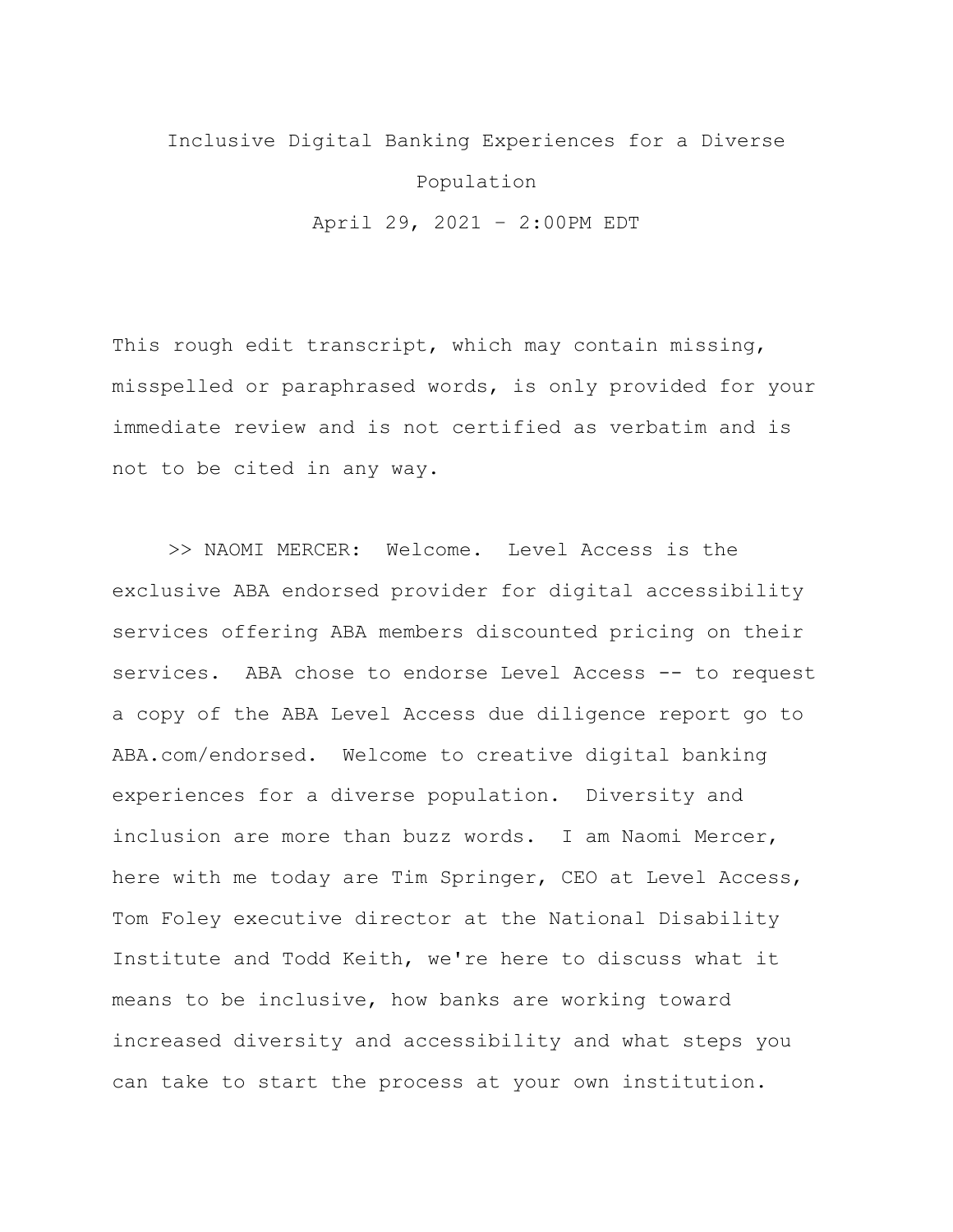Please note that the webinar is being recorded, and that a link to the recording and live captioning will be provided to attendees two to three days after the webinar via email. Also please utilize the Q&A function for questions which we will get to later in our conversation. All right. Tim, we're going to start with you.

Level Access does an annual report on digital accessibility. What are the highlights and feedback that you are all seeing year after year?

>> TIM SPRINGER: Good question. The report we do is called the state of digital accessibility report. One question we ask is what are the business drivers for your digital accessibility program. Why are you doing it? What's really great is that the number one reason is to be inclusive for people with disabilities. And the primary reason organizations report they are implementing accessibility is a fundamental desire to make it work for people to be inclusive. That's increasing year after year. Inclusive drivers are more important than ever before. The second option is why do you do this, organizations truly are spending money on this because they want to provide a good user experience and tied with that is legal and compliance related drivers below that. We also asked about personal drivers. So, step away from the corporate driver,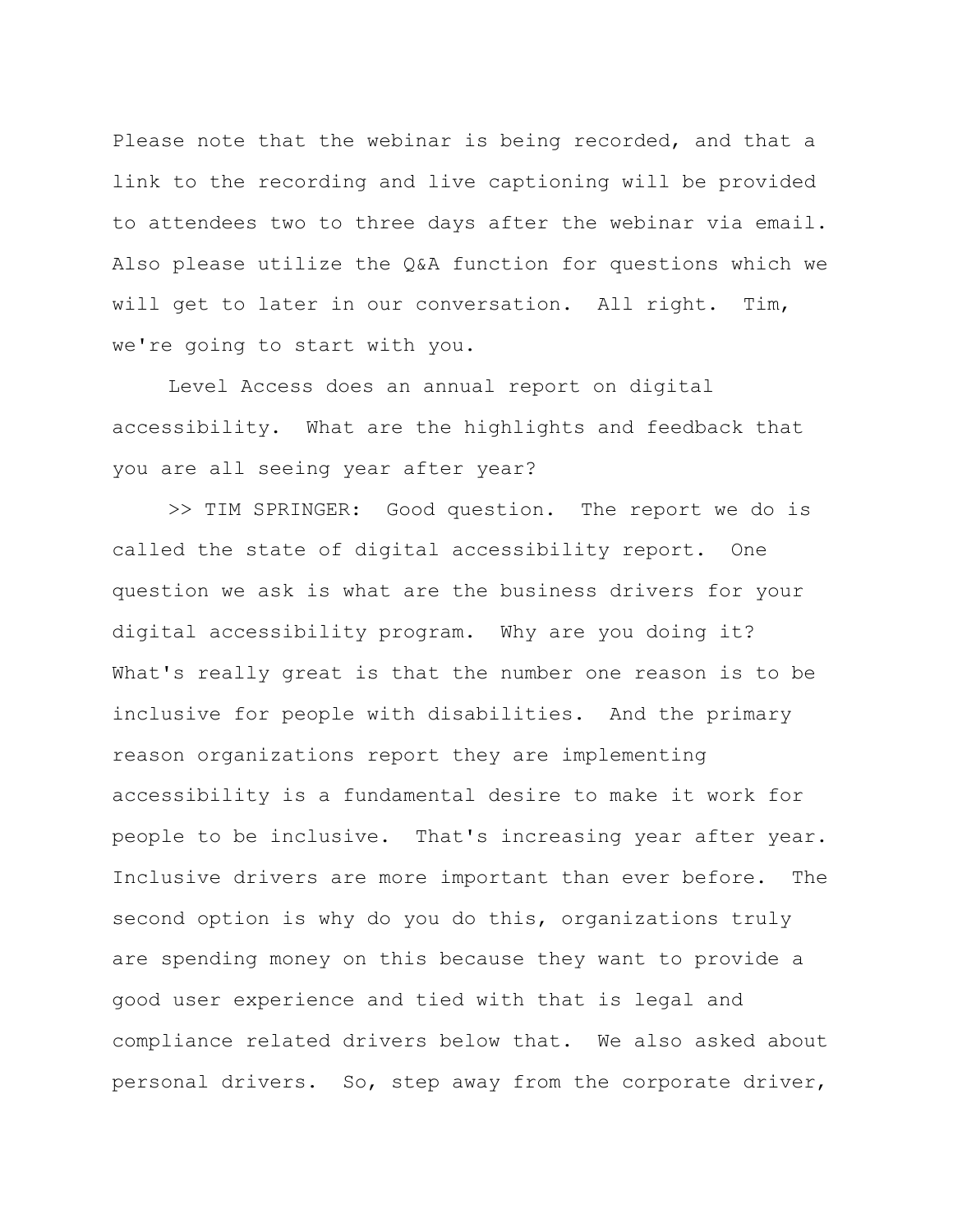why does your organization do it and the question were why do you actually care about digit accessibility? The data is clear. Providing the best experience for people with disabilities are universally shared. Nine out of ten said -- 4 out of 5 said providing the best experience for all users. What's interesting is you can contrast that with the more classic drivers, one in three said compliance with the laws. The narrative we've seen is the laws force you to do this and that has some effect but really what motivates people to make things accessible is the ability to have a positive impact on people and that's heartening to see.

>> NAOMI MERCER: That is heartening and encouraging to see. So, Todd many bankers are getting started with their digital tools as a result of the pandemic. Please tell us how digital accessibility began at Regions Bank.

>> TODD KEITH: Some years ago, we realized we want to have more control over the applications in the front end for our users, so we hired [inaudible] and he became enthusiastic thinking about groups and people who were not considered in the past. We added more accessibility specialists to our team, to see how we could make it work the best for ourselves and for our users. What we found and seized on at the bank is we had a chance to build with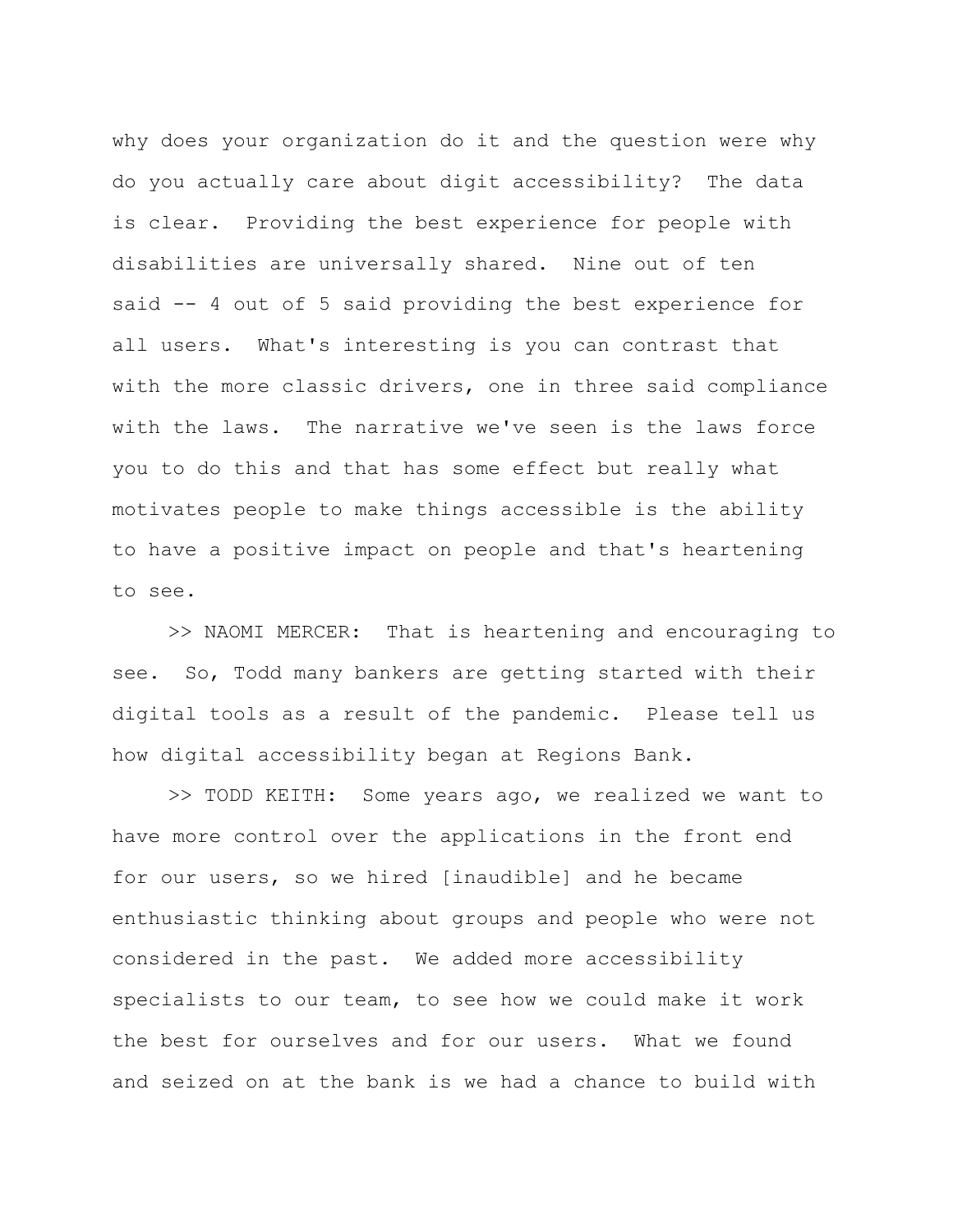the research team, that's the moment I wanted to pair user research with accessibility. It's a usability team. The reason that's advantageous if you go way back people might think of accessibility as something you check. There's penetration performance testing, QA testing, if you see accessibility as a box to check what happens if you can't check a box because something wasn't built for the users? Do you start over with the design and development? That's an expensive process. No one has time for that so by bringing these two teams together we found a way to get far less for our users.

>> NAOMI MERCER: Tom, is there a role empathy plays when we discuss how the digital banking experience can be built as more inclusive solutions for a broad range of customers?

>> TOM FOLEY: Absolutely. I think when we're talking about meeting the needs of any customer one of the things we're talking about is understanding their pain points. That's a discussion around empathy. I think particularly for folks with disabilities sometimes that hasn't been thought about previously, so it's particularly important to get to that piece around digital inclusion for folks with disabilities. Let me give you an example. A couple years ago we were working with a big technology firm you and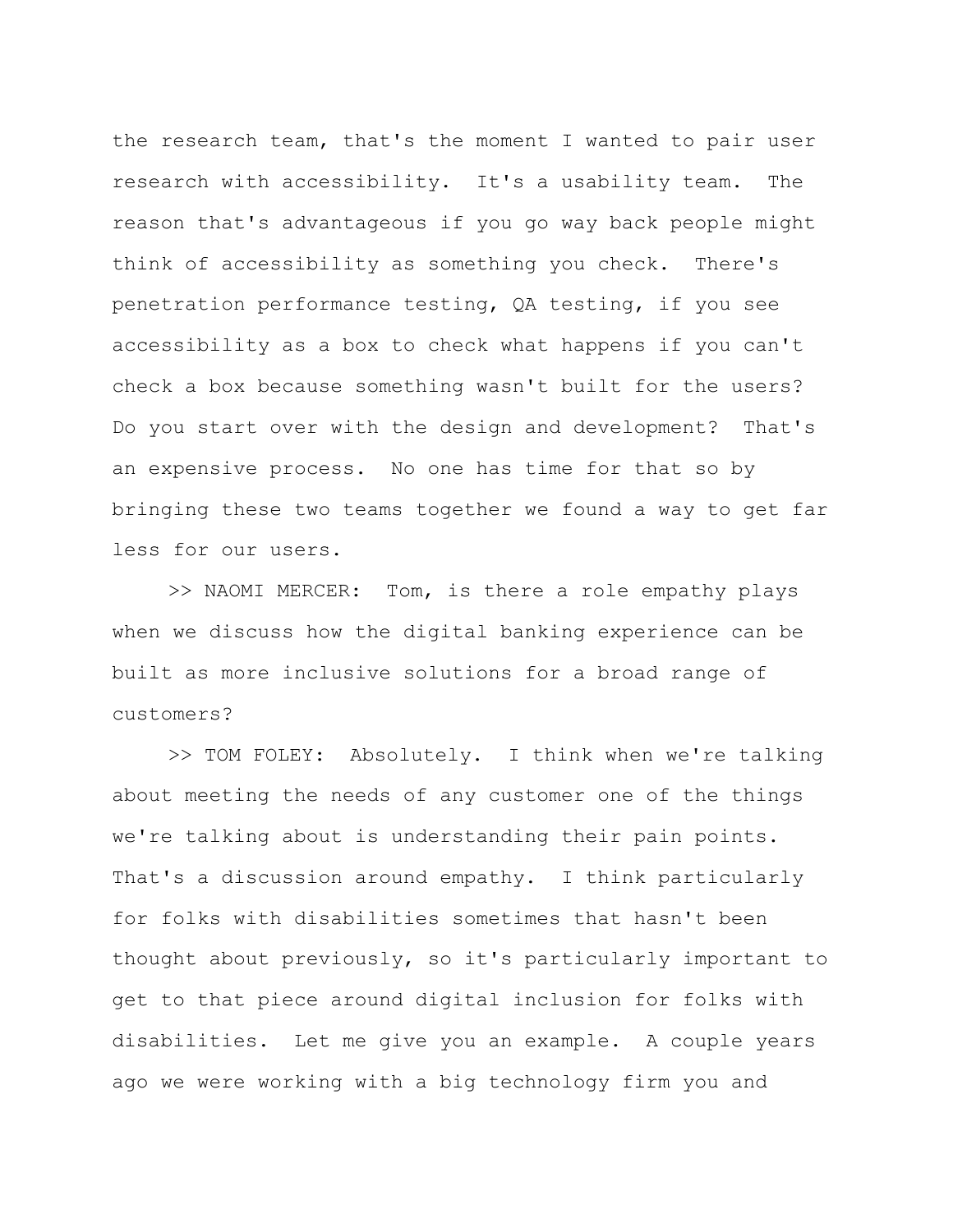know, their head of user experience came in and he didn't know anything about accessibility and one of the things we do is we test sites with, you know, people with actual disabilities so, you know, you get to see an actual user using the technology. So, he came in and knowing nothing about accessibility watched somebody completely and utterly fail to be able to get from point A to point B by the widget and be able to check out. He was sort of shocked at how poorly the system performed and he really became an accessibility evangelist because he saw this group of potential customers not being able to use it. But it was at that moment seeing the frustration, the attempted work arounds, seeing the failure that provided that click so he understood some of the issues.

>> NAOMI MERCER: That seems like an empathy shock, right? So Todd, what are your thoughts?

>> TODD KEITH: You say the word empathy and my team their ears will perk up. It's a word we use a lot and other people at the bank use it as well. We have to recognize I'm not my user, we are not our users, right? So, finding opportunities to show and share how that's true whether it's a full-blown focus group where we bring in executives and leaders behind the glass to watch and observe a wide segment of users from different backgrounds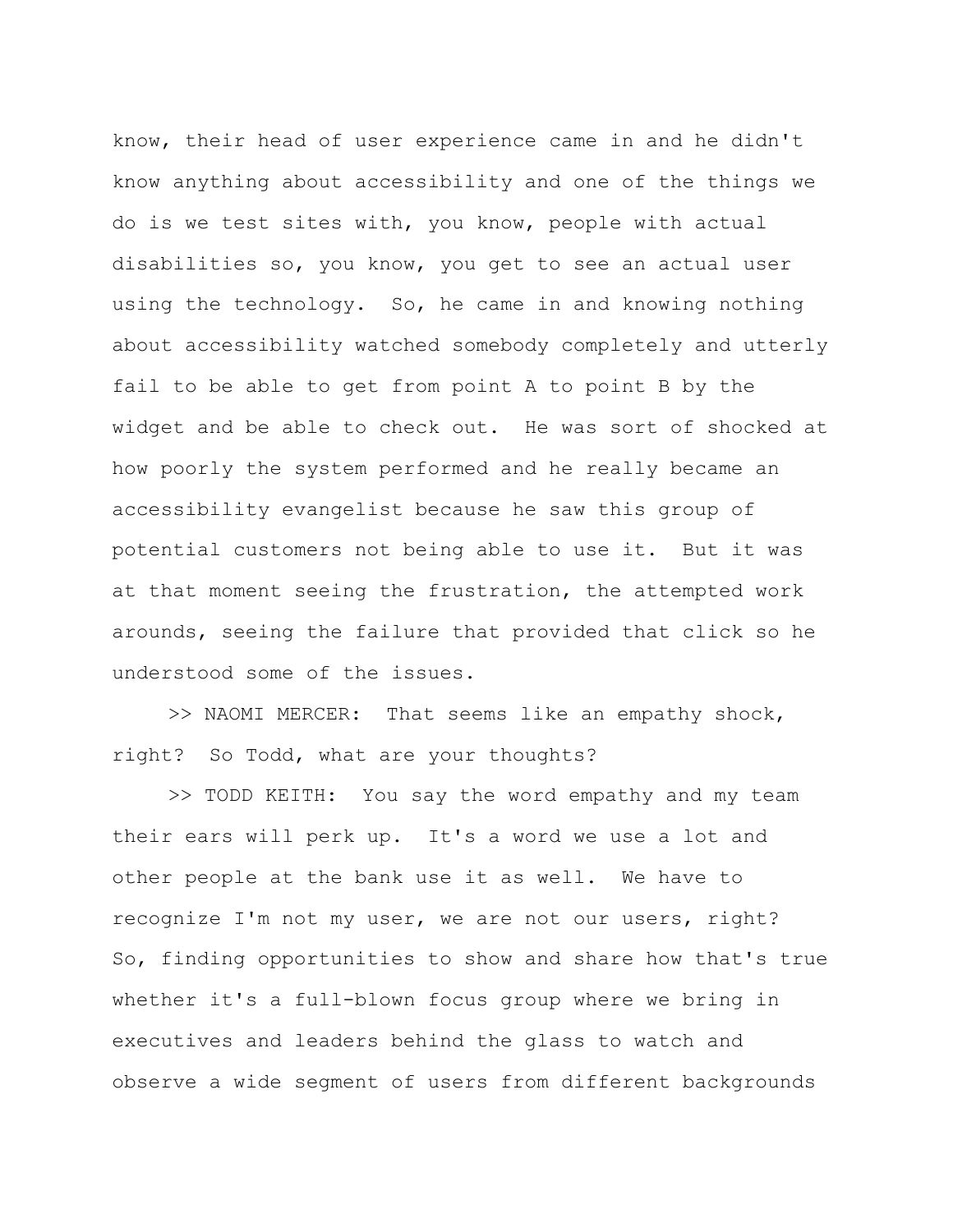and diverse abilities trying to go through our applications and trying to succeed. That helps foster that empathy. But if you come back to what are we doing for the customer, what are the pain points we're trying to solve for our customers plural, that pushes you farther into empathy and helps you recognize that our customers are very diverse, and they represent a large and disparate group that we have an obligation to serve and help.

>> NAOMI MERCER: So, my next question is for each of you. Tim first, what are some of the challenges with digital accessibility making it inclusive particularly for people living with disabilities?

>> TIM SPRINGER: I tend to think of it as kind of a series of three questions. And challenges here I'm taking challenges in implementing this stuff. The first tends to be our people or the folks that work here, folks in my organization, are they aware of it in a way that they care about? And you can be factually aware of the need to do this. I can tell you this is a law. But if you haven't directly connected with it, if you don't have empathy for it, you just won't care about it and at best, I will get a mediocre level of effort that will be transient. It won't be sustained. And you heard Todd and Tom both really touch on empathy. That sounds like a minor point, but it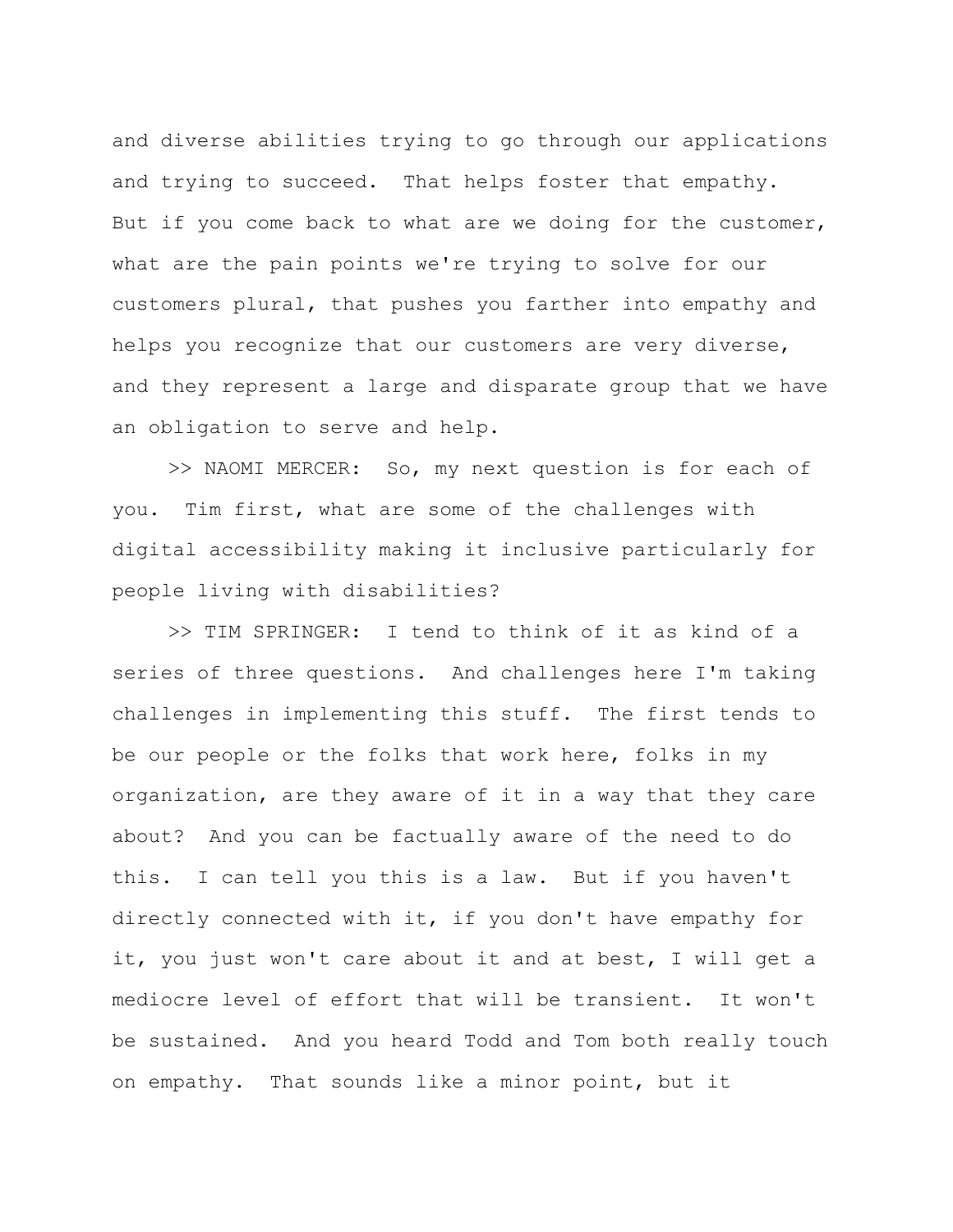basically allows you to transcend a factual need and move into the second point which is core philosophy. That's the second question I think about challenges is are you positioning this as a requirement or is it a philosophy of how you do business? Our requirement is a box getting checked and it's something you can de-prioritize if you have other requirements come up. A culture or philosopher is a core part of your organization and typically if an organization is truly committed to inclusion this is a logical and obvious thing to flow into that. The technical term is inclusive design which is the technical philosophy behind this. But really, it's getting it baked into the culture. And I think that aligns with the comments Todd was making earlier about shifting this left and baking this into the process which then your third question is, are you doing it natively in the process? And that one's more easily thought of in terms of challenges of the inverse. If you add this on as part of the profits H process or in the software development cycle, it's easy to miss the box when we have to skip software when pressure is really building up. Unless you build it into the core process itself it tends not to stick. Economically etc. very difficult to maintain if it's not built in. That's the way I think about it, have you built it in as a core philosophy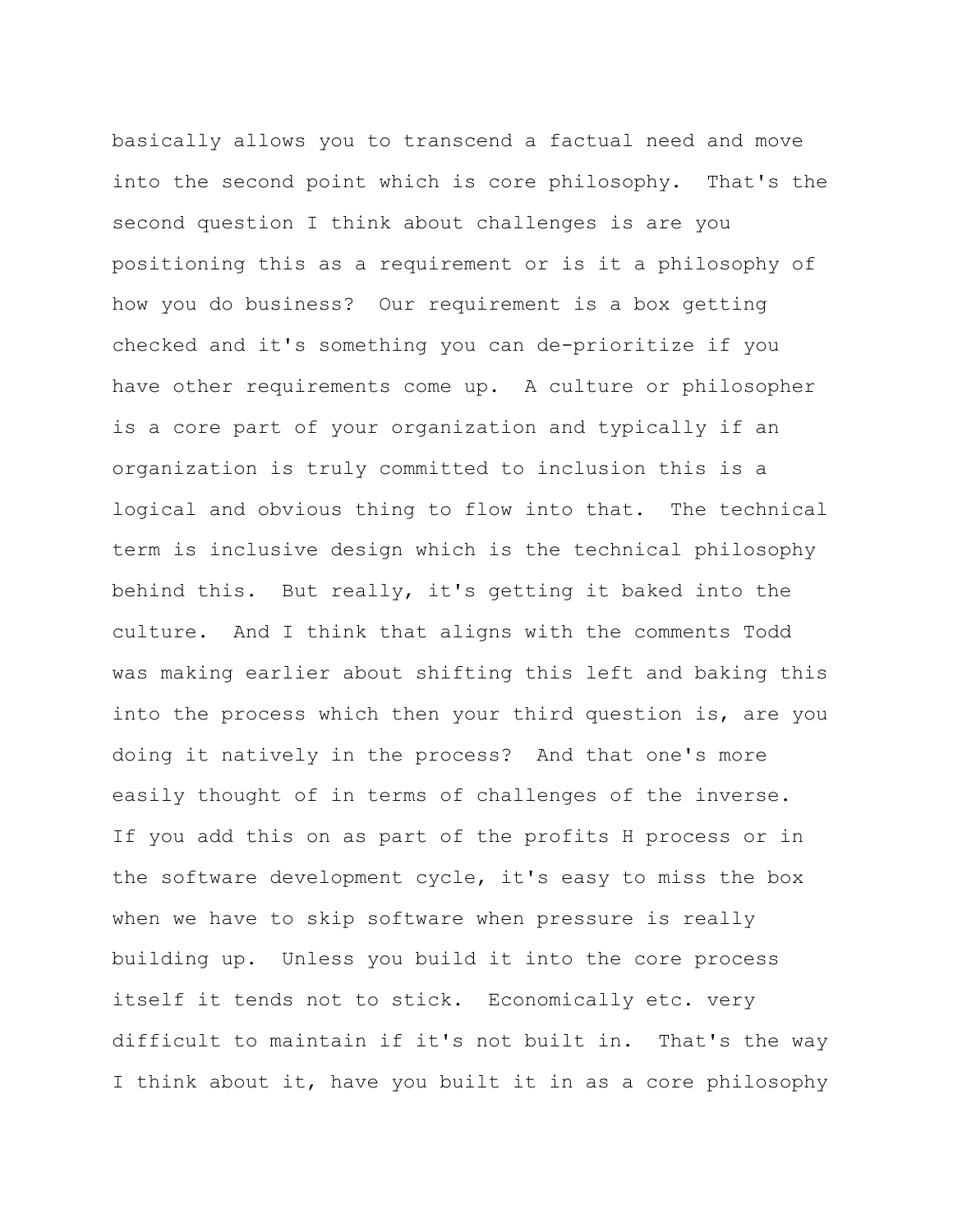of how you're going to do business and have you integrated it into your core systems.

>> NAOMI MERCER: Tom, what are your thoughts?

>> TOM FOLEY: The built-in part is really crucial. Everybody who touches that technology should know about that accessibility. People leave and the new people don't know about it. Just an example the same client on another visit in the morning we were working on the site and we isolated several failed points. While we were at lunch the technical team went in and fixed most of them. We identified more and they got fixed. We came in the next day with a new group of users and everything was broken again. What had happened is the day crew was helping us fix it and someone came in at night and said hey, who has been messing with my code? And reset everything back to factory. So really making sure everybody who touches it is included and brought in is just critical.

>> NAOMI MERCER: Todd what are your thoughts?

>> TODD KEITH: I guess the observation I would throw in is dispelling the old school mindset that accessibility is something that is added to or slows something down. If you make something usable, you're making it more usable for everyone. You think of the physical accommodations you might see in a building to make it accommodate the users,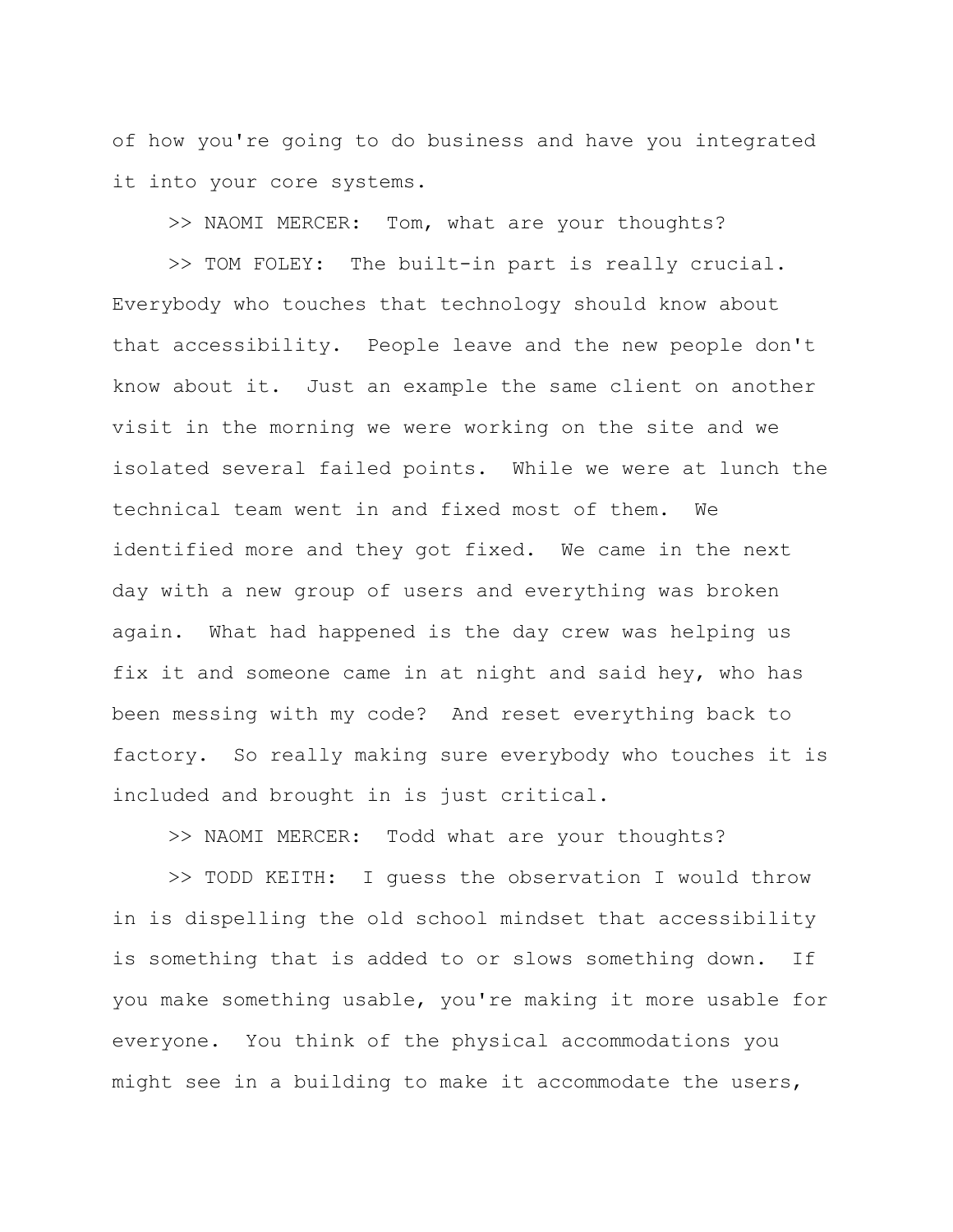that's not harming another group, there's a scenario for someone that you didn't intend that has now positively allowed access to someone who it wouldn't have before.

>> NAOMI MERCER: Absolutely. The ramps for wheelchairs for people who have limited mobility to get into public space but they're great for people pushing a stroller, right? Tim, who do you think of as being quote, unquote covered under inclusive digital efforts? How does that realty to digital accessibility?

>> TIM SPRINGER: All right. So, the very best organizations think of this as covering pretty much all their technology. And they view inclusive design as part of an inclusion philosophy, that is a part of their organization and spans everything. As a practical matter then that tends to apply in two dimensions. Customer facing technology and employee facing technology. Customer facing technology is every piece of technology the customer interacts with, website, mobile apps, and they tend to be split into authenticated and unauthenticated, authenticated is stuff people log in more and non-authenticated. Employee facing side is technically every chunk of technology employees interact with. The biggest leverage points where people tend to focus is communication systems, emails, internet, Share Point, that kind of stuff, how do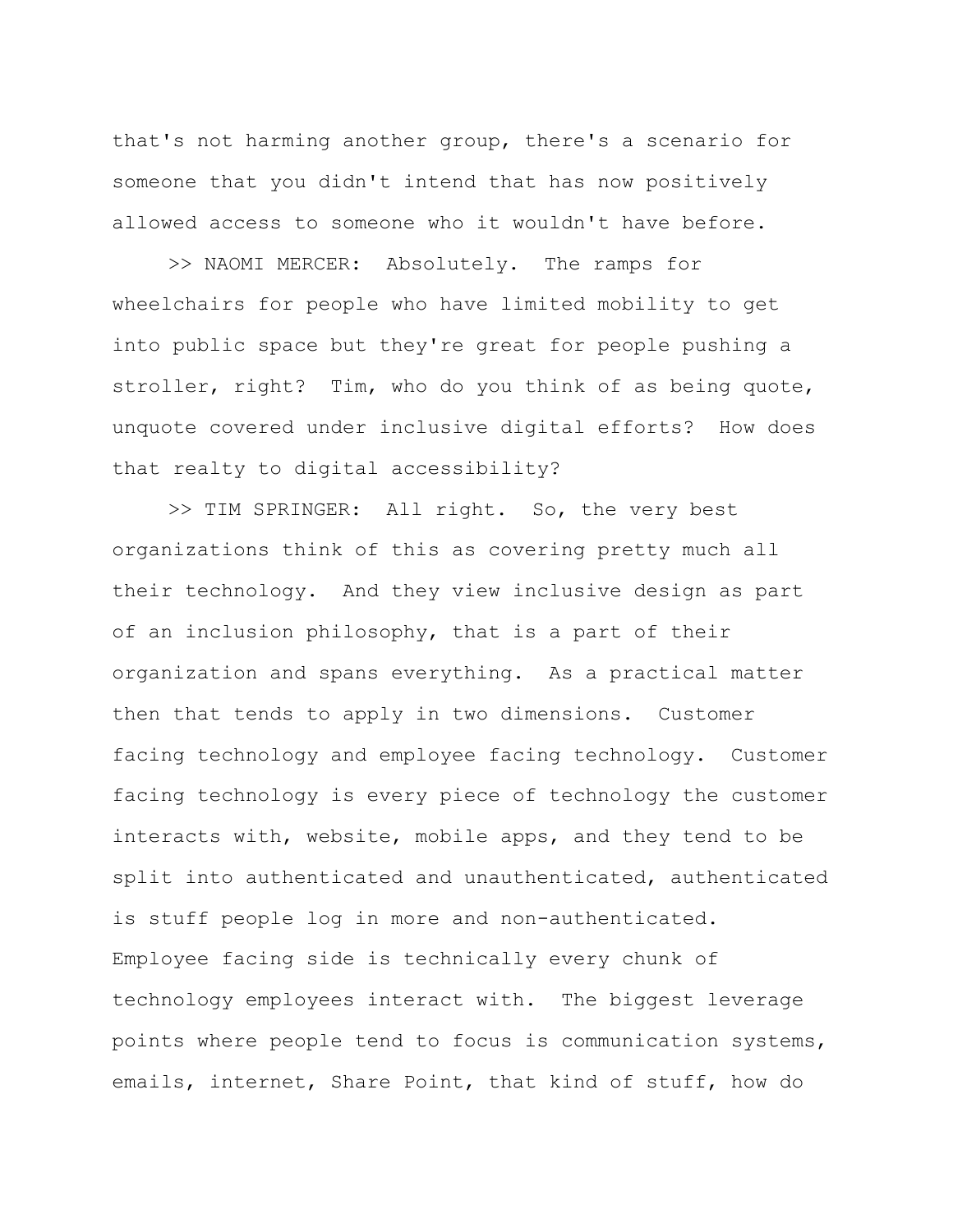you communicate within the organizations and with other organizations and your LMS would be something to you want to cover as well. Candidate facing systems are special on the GRC side, they bear particular risk on the inclusion side. If you want to go after a diverse candidate pool which we would counsel you obviously to do you want to make sure those systems work for as many people as possible. As candidate systems we tend to flag as special cases as well.

>> NAOMI MERCER: You are so right. Todd, I have a two-part question for you. Is it fair to say that online banking, financial institutions, mobile apps are the youngest channel at most banks and the follow up is how do design teams approach serving their customers in a manner that reflects new and diverse thinking?

>> TODD KEITH: We are the young kid on the block, right? That's good, I had a professor at my college, he loved to say proceed and be bold. You have to be the change that you think has to occur. Being the young kid on the block we have that opportunity to try different things, experiment, fail, succeed and to push things forward. I guess I would say that approaching design with accessibility mind set only adds to business value. It doesn't detract. And because of that, we have to recognize that like I said before, we're not our customers so it's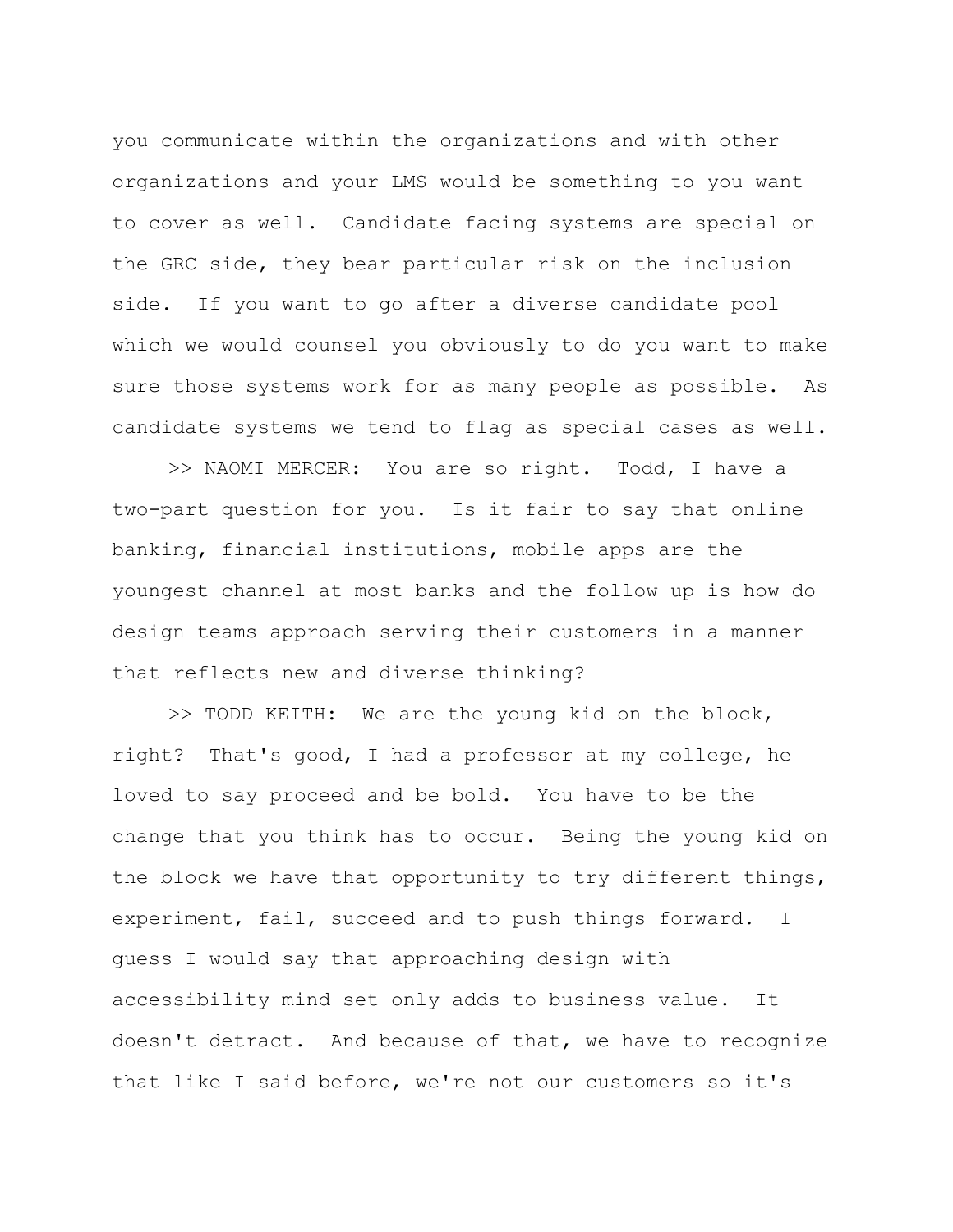incumbent upon us to build and grow a team that reflects our customers. Designers have a tendency to design for themselves. Writers and content strategists are the same, they tend to want to write for themselves. The way you inoculate yourself from that is to talk with your team and make sure you are applying the same diversity and inclusion lens so you are helping protect yourself so you start to become a bit of your customers so you can broaden how you approach things and come up with better solutions for your customers.

>> NAOMI MERCER: True. Tom, how do you initiate those difficult or challenging conversations in your department regarding diversity, inclusion and accessibility?

>> TOM FOLEY: Tim and Todd have both touched on this. There's certainly the compliance approach but really, we're talking about providing better service to more customers, right? So, if the tool or the website is accessible, we're going to be able to reach more people and from a financial inclusion standpoint, be able to serve more people. But one of the ways we tend to frame that is around intentionality. If you are going to do something in this space, do it and build it in from the beginning. Tim and Todd have mentioned if you leave accessibility to the very end you might have to start all over. There's a great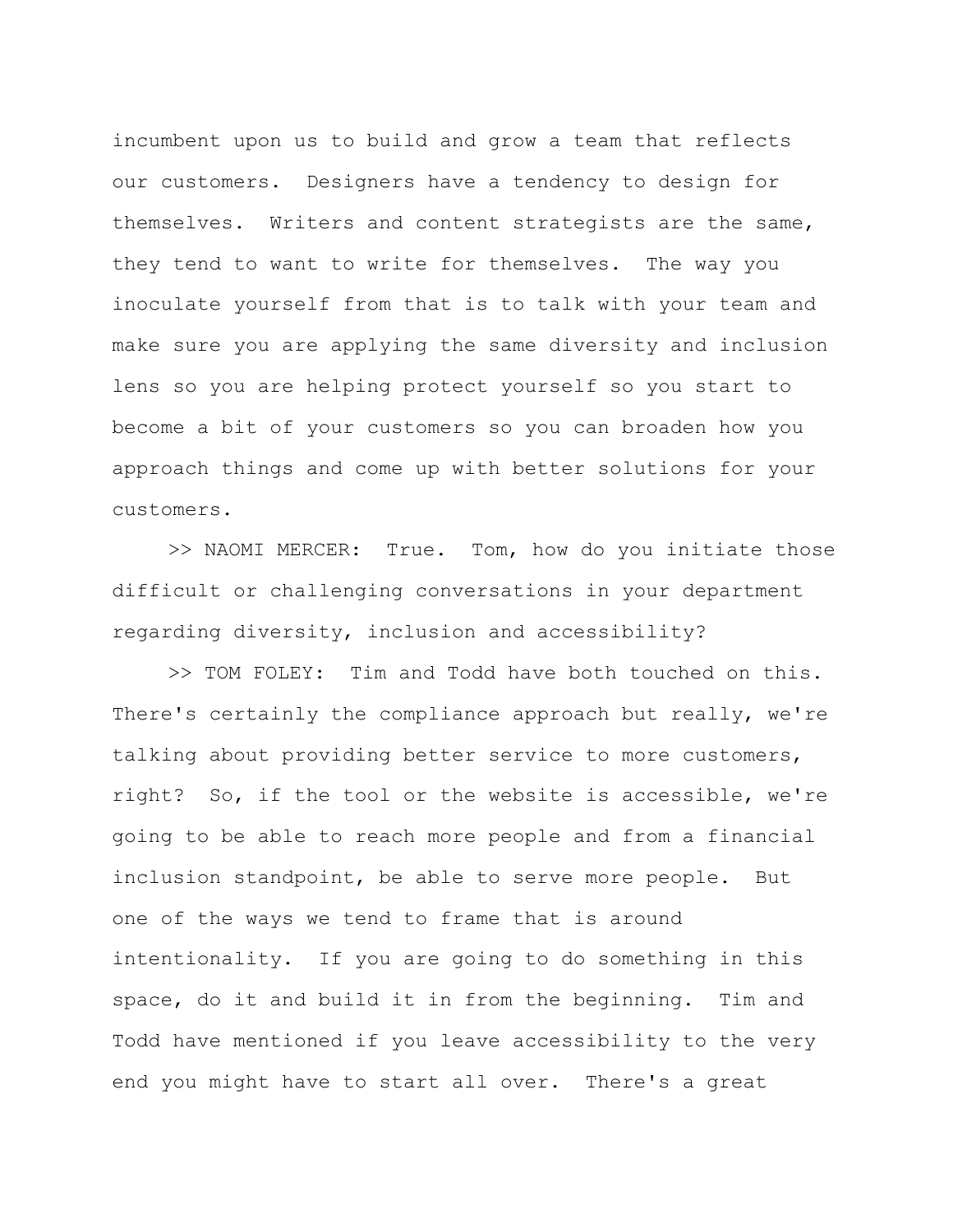analogy that I stole from a colleague which was, pretend the tool you are building is a blueberry muffin. Who doesn't like them? But accessibility is the blueberries and if you leave accessibility until the muffin's already baked, is that really the product that you are going to want to serve the needs of this community and reach a broader audience? Probably not. I loved what you said about being bold. We do a lot of work around financial inclusion and people with disabilities. By the time we talk to people, these things really resonate. Folks want to be able to reach this audience and these are some of the ways to do it.

>> NAOMI MERCER: Todd how do you initiate those conversations?

>> TODD KEITH: Last year we all found ourselves in a moment in terms of Black Lives Matter. And that can work both ways. If you think about banks, it's a classic 1950 corporate kind of structure with a hierarchical mod. What is occurring at banks we're having to shift to still being the bank and offer those services in a digital realm. What we've experienced has been both a grassroots bottom up as well as top-down kind of encouraging us to have these discussions. So, within my team whether it's reading podcasts and articles and having those difficult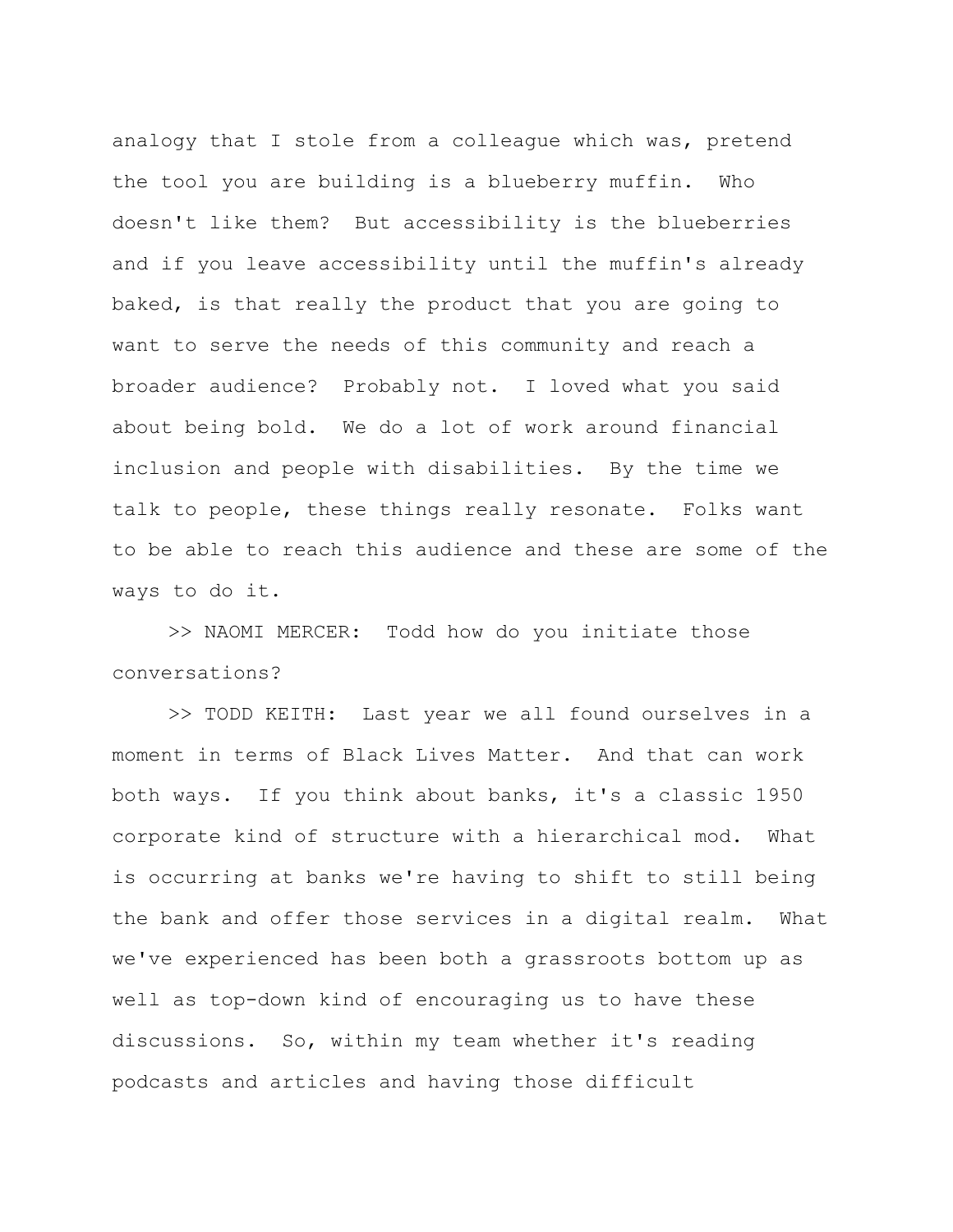discussions and practicing getting better at that, that's one way. The other way is you want to be in a structure that allows and fosters DNI discussions. It not only accommodates the talented people you serve but it is broader than in the past and that's a great thing.

>> NAOMI MERCER: It's a great thing. So, Tim what's important to show for the consumer perspective for inclusive efforts? And how do customers think about inclusive brands?

>> TIM SPRINGER: So, this sounds silly as I'm saying it. It's got to actually be accessible. It's got to actually work. There's a degree of proof in the pudding. The more salient point is it is easier to check accessibility in general with a bunch of different tools out there so you should assume that people are going to check so you have to make sure that you do the work and secondly, I would tell you you've got to get credit for. It our chief accessibility officer was observing that if you make a site fully accessible, for example you are using a screen reader which is a piece of technology used by a person that's blind, you wouldn't know that something was done on the site. It would be clear in contrast to other sites but fundamentally if you implement it well, everything sort of works seamlessly. And it was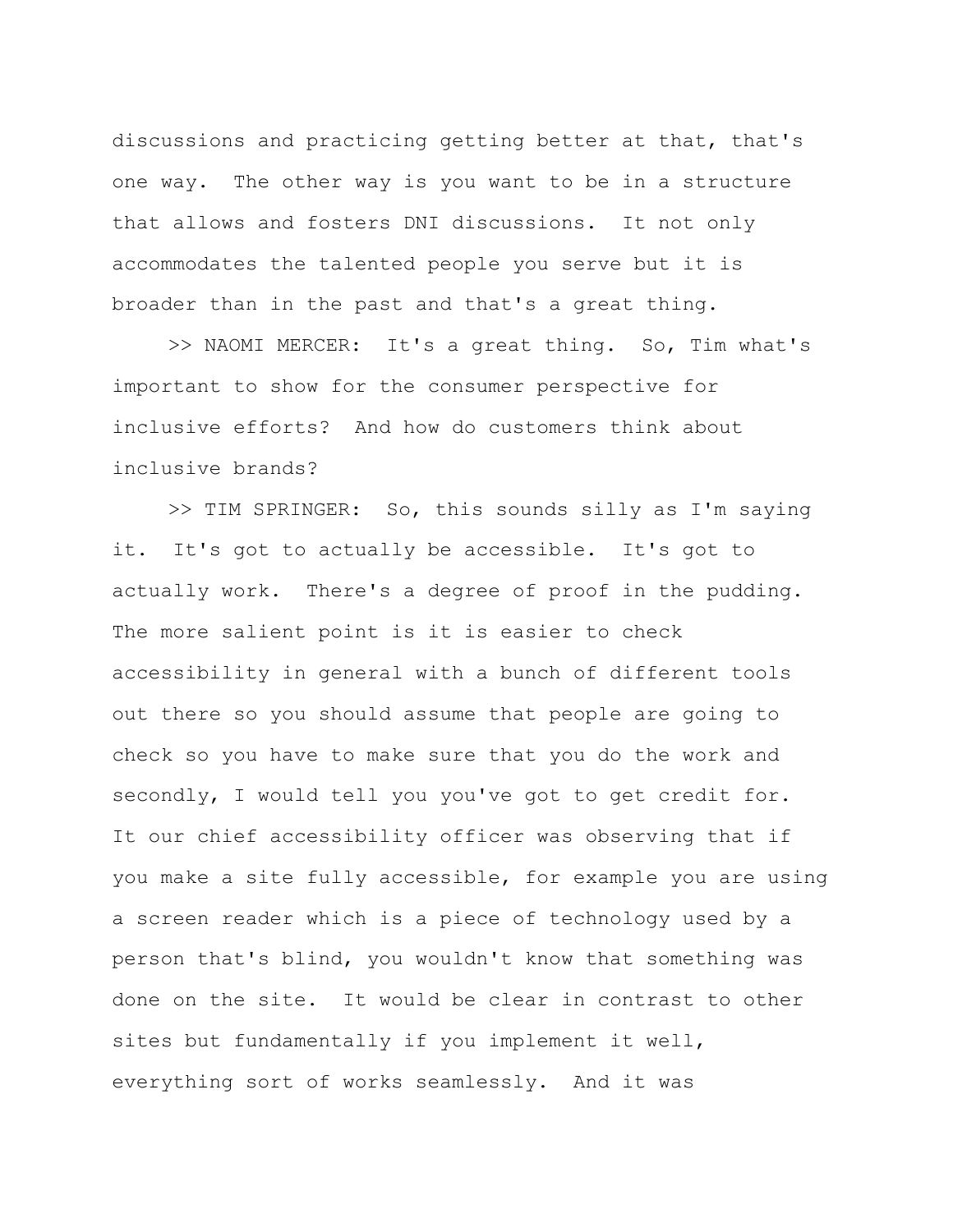interesting because he had framed it up as a, it's tough to get credit for this so you should really lean into that and I tell you to go out to the market and get credit for it. Message the market about your focus on inclusion. Really, we see a lot of inclusion sites, inclusion portals highlighting the work that's been done on the space and spread the message out there. And ordering matters. Don't claim credit for it until you have actually done it because obviously that can undercut. I think about how customers think about inclusive brands, I would leave that pretty broad, but I tend to hear it framed up at the consumer level and at the brand promise level when you talk about enterprise. Mostly with brand inclusion and with touches of equity. What I mean by that is giving everyone a buy in to the experience that we have. That doesn't include the diversity side at all, but it tends to say we're trying to make stuff that everyone can have access to and that the services we provide are truly available and allow people to use them in a way they weren't able to before.

>> NAOMI MERCER: That equity piece is removing barriers that people have traditionally faced historically or in a marginalized group so that's so important. Tom what are your thoughts on the same question.

>> TOM FOLEY: The first word, so I'm a blind guy and I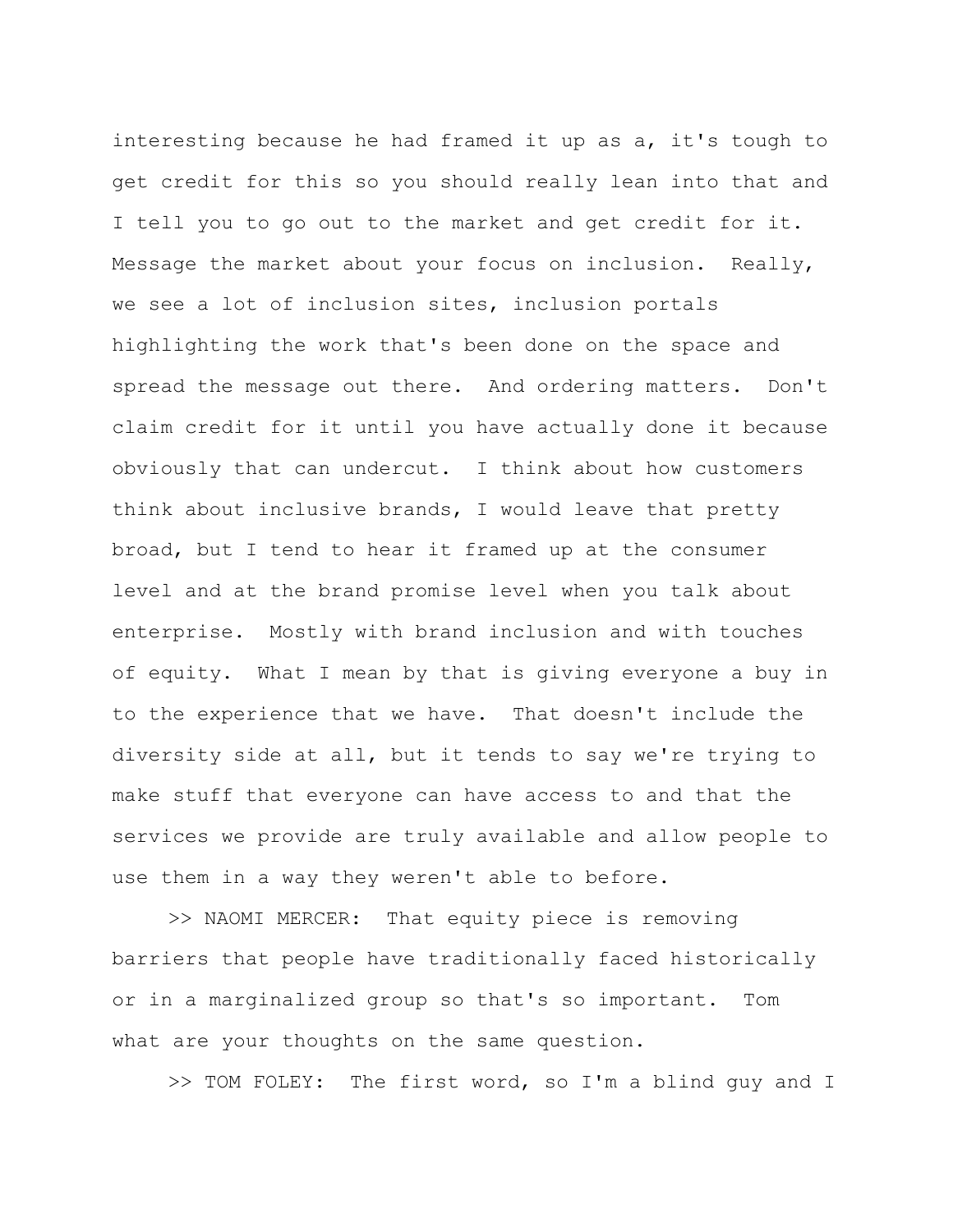use a screen reader and it helps me access things. So absolutely the accessibility. But the first word that leaped to mind for me of the loyalty. The thing about using a screen reader is that if an organization is really bought in and they understand it you know that just sets you so far apart from the competition. So, you know, a couple of years ago my internet went out. I was dreading calling them. I said hi my name is Tom I use a thing called a screen reader. The guy said do you use JAWS or NVDA and that has never happened before. I will tell you I will never change internet providers because they care about me as a consumer. The other thing around that is when someone with a disability finds the technology that works for them, they're going to do more business with that organization, be it a bank or an online provider of services. Sometimes I think I should have my paycheck deposited to a delivery service that it I use a lot. I have three kids, they know what websites and apps are accessible. When they were in college, if any of you have kids in college you are used it this. I became a very early adopter of Zell and Venmo. They know it's accessible and it became a family product which was brought to me by my kids not my me or industry.

>> NAOMI MERCER: That's a great example. I think the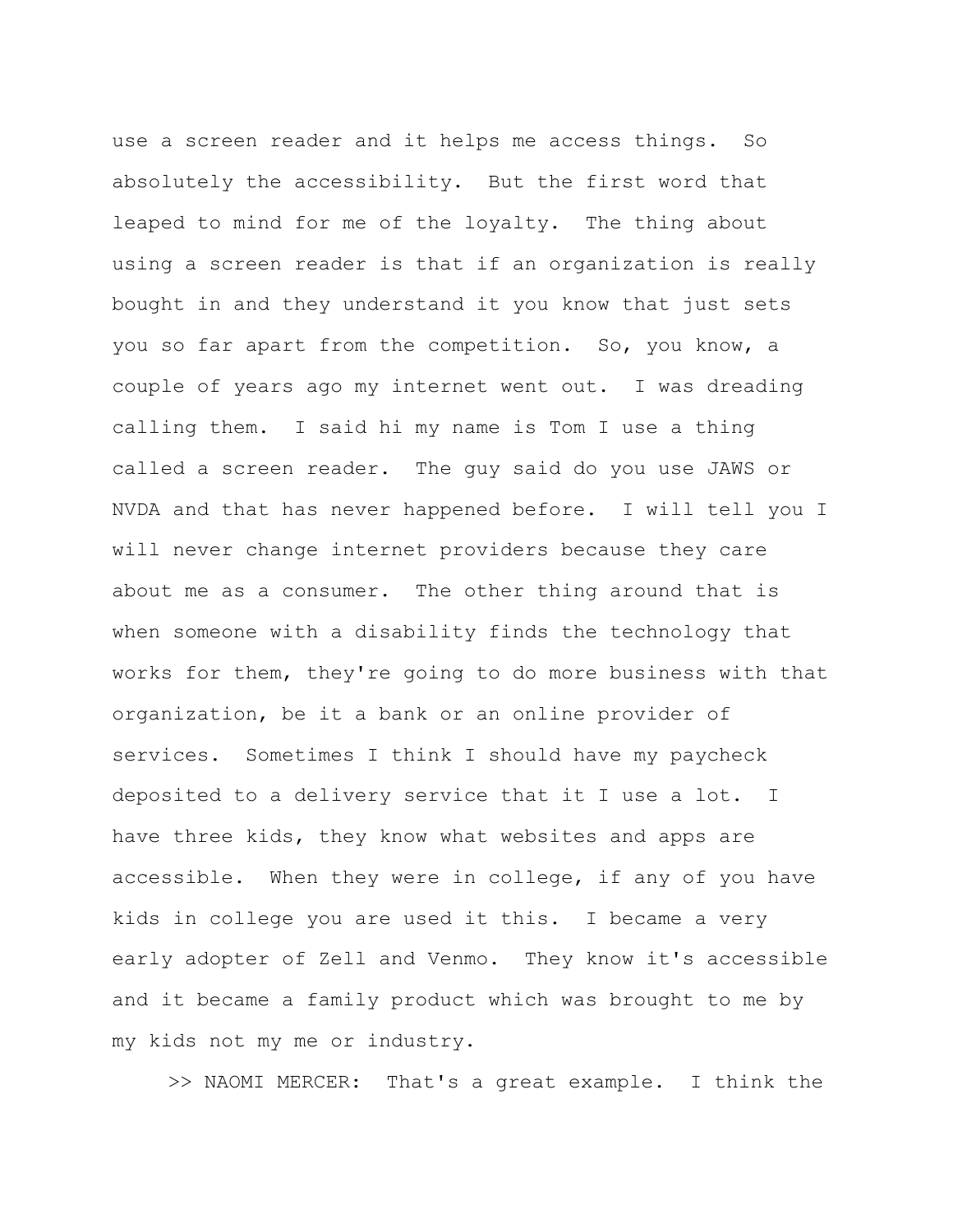kids always find a way to get money quickly, right, why from their parents. So how does team organization and agility impact how digital banking groups can better serve their opportunity.

>> TODD KEITH: Tom I use cash to make my kids come home that way I goat see them for the weekend. Just teasing. To answer your question if I can use hierarchical twice in a webinar I'm going to. I think design organizations are important. And agile methodology for instance, the bank, it runs the decisions up the chain and down the chain. We're working in a digital space and we don't have time for that right? We recognize that speed is important. Speed to market is important so an agile mindset that localizes and puts a lot of that decision making with the actual teams who are working on the products and designing and building the products and working closely with product owners and the like can speed up how fast you can serve your customers and how fast you can serve them better. So, you get egalitarian instructors, a more diverse and broader associates, employees who are vested in the decision-making process while creating something positive for customers. That's a positive movement and I think that's a way to build something better, faster for your customers.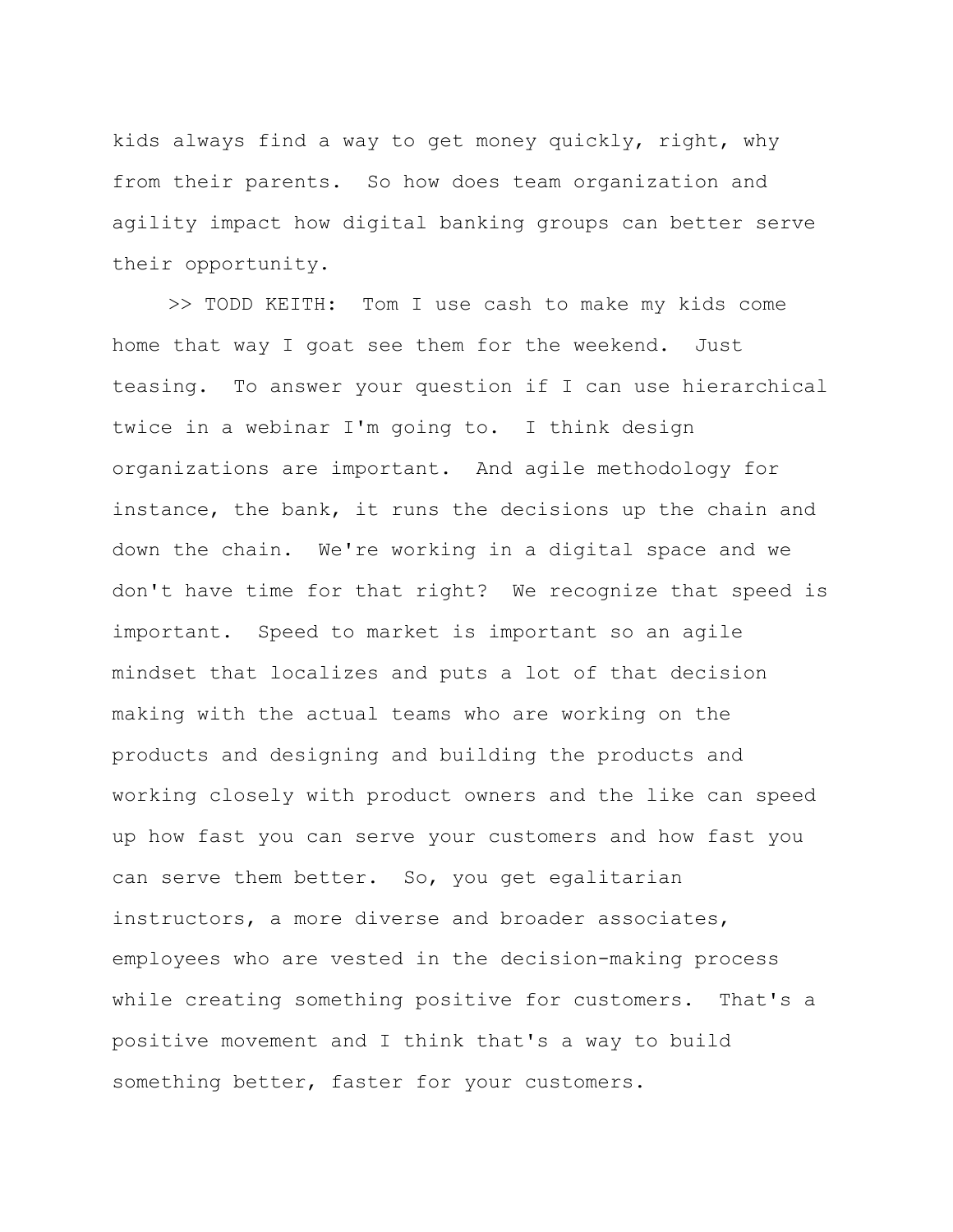>> NAOMI MERCER: Tim, what do you think?

>> TIM SPRINGER: I'm in line with Todd. Modern organizations tend to build software in modern environments. Parse and parcel to that is quick, iterative cycles. The way it impacts accessibility, it goes in one of two directions. If part of your process you include accessibility requirements it is low cost, easy to implement and quite high quality. We actually did a study on this and it dropped the cost of implementing accessibility 40 odd percent. On the other side of it, if you don't get it in there, it becomes very, very difficult to retro fit so in some dimensions the cost of retro fitting goes up so for the basic accessibility requirement it tend to go positive in terms of implementability and the cost of that. The really cool stuff actually comes when, and this is more advanced than a lot of organizations start with, most organizations can evolve here, if you can get engineers involved in sprints you start to see -- rather than standards performance. We've seen a lot of that as an example in the gaming space where people are building video games and they've had some video games with cool and inclusive features. It's easier to implement the requirements in an agile approach but sometimes you can transcend that and meet innovative solutions.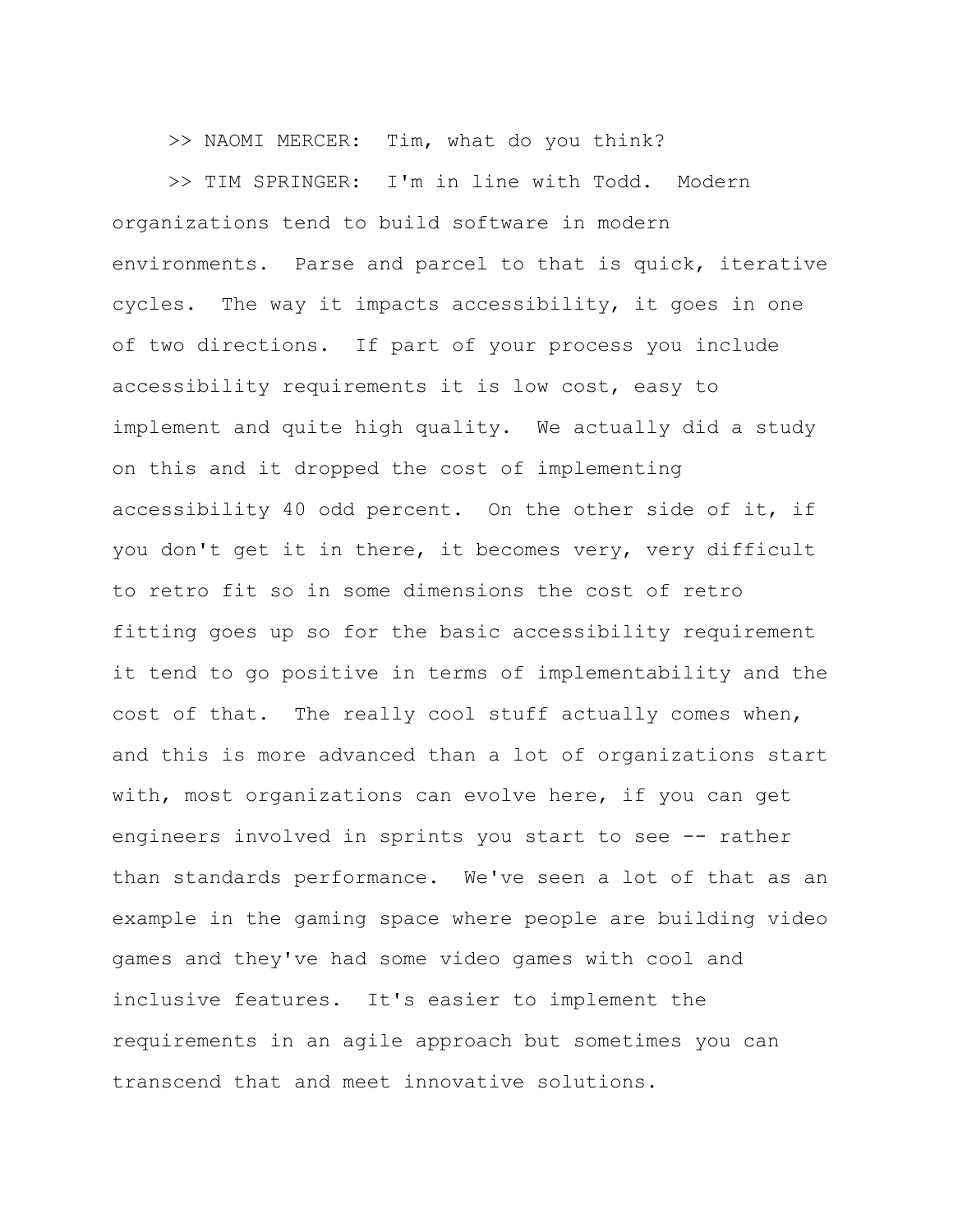>> NAOMI MERCER: Tim one more question for you, what's important to show for the employee perspective and how does the core employment requirements for an inclusive company change?

>> TIM SPRINGER: The modern employee, should such a thing exist you know, they want to work with organizations that value the same things they fundamentally value. In particular knowledge workers do tend to value diversity, equity and inclusion, not abstract points that are in an HR Power Point deck. From my perspective the first thing the company has to do is it does have to be part of your philosophy. It can't be part of an 80 slide PowerPoint deck that lives on somebody's hard drive. It has to be something integrated into the way the organization works. If you build on that bedrock, it should be something senior management is bought into and excited about and then as you get the top-down buy in you have to actually go implement it. In terms of what you are showing you start off with core philosophy, get senior management buy in, you get credit for it internally and make sure you are telling the story of here's what we're doing and get excitement of it internally and finally getting external credit for it. The fullest impact is your recruiting channelings, professional recruiters should be dying to tell the story, it should be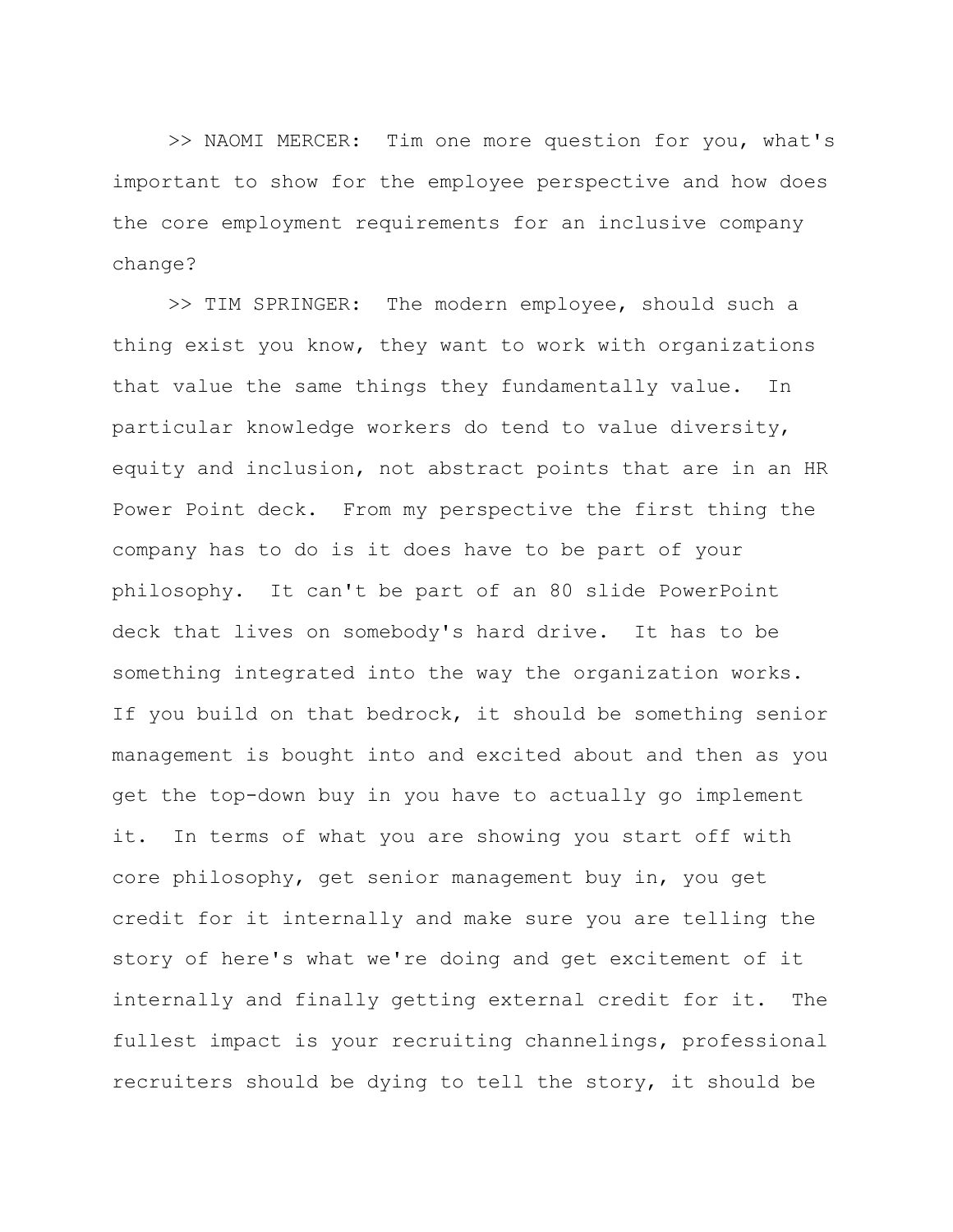part of their core pitch, I think if you have done that and made a big deal out of it you've probably gotten it right.

>> NAOMI MERCER: So, we're going to turn to some of the questions from our audience. The first one is two part. The first part is how were you able to recruit participants within the protected classes of self-identification and the seconded part is, are there specific research methods or other activities that proved particularly difficult to implement when exploring solutions?

>> TODD KEITH: I can take a stab at that. If I can be bold, the way we've done things in the past don't suffice to what we want to do in the future. If you are a friendly HR partner you have to push or encourage them or have conversations about what it is you are looking for and how you are trying to broaden that pool of applicants because that's important for your design mission. Another thing you have to recognize I think is, which is hard, we all have to get better at, if we looked at our Facebook friends and LinkedIn friends, chances are that largely reflects what we are. That's your default. So those are a couple of things you have to challenge. Your own assumptions but if you work with other groups you have to tell them what you are bringing me is important and I expect you to do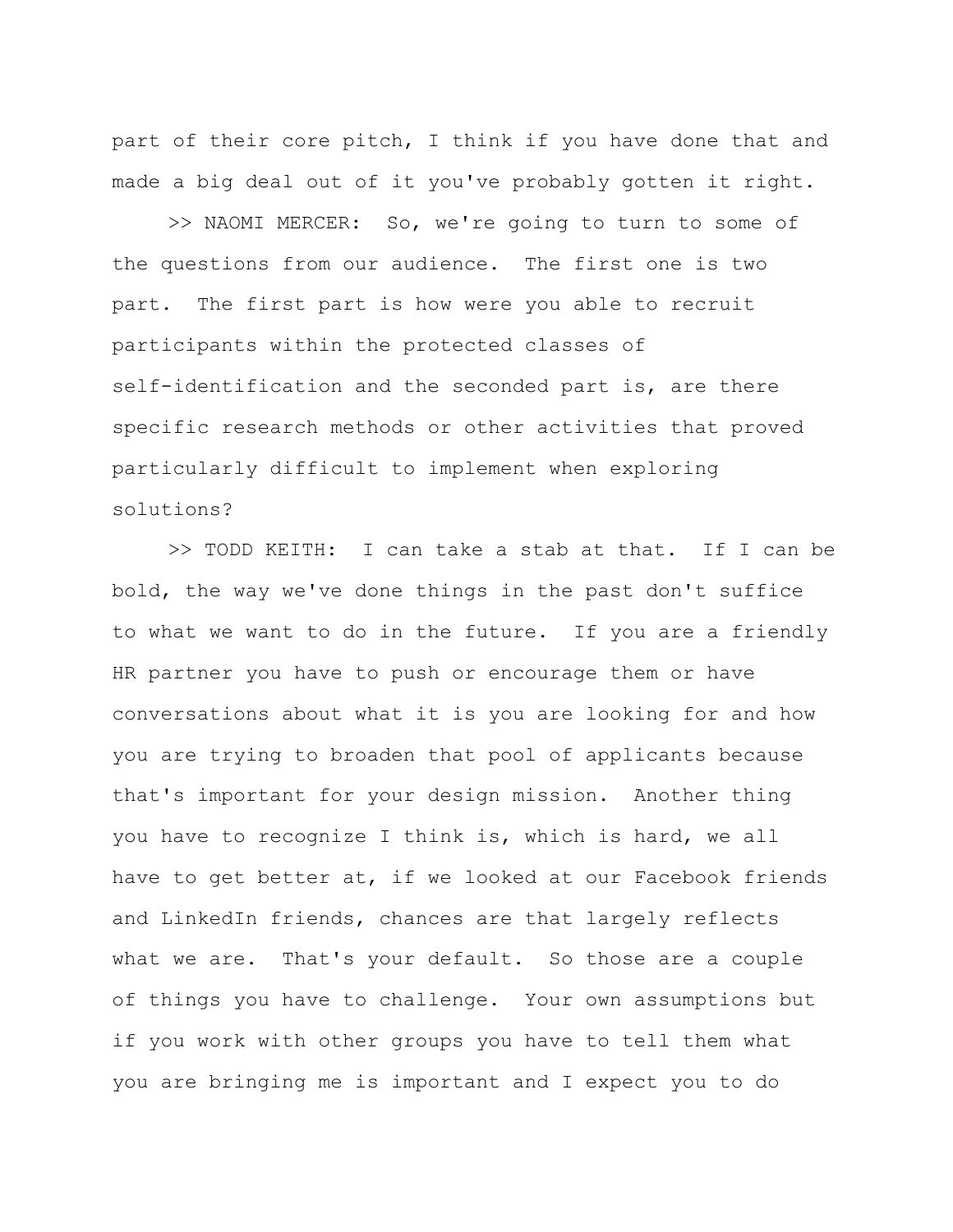more.

The second question, research methods, sometimes you have to buy time for it right? The train moves fast, and you have to get on board. I think of a particular app we were working on doing alpha testing and beta testing and we wanted to buy time for the prototypes. We had all of the engineers and developers in a room, and everyone gathered, the walls were glass. At the end of the day, we had accessibility testing who was doing the screen reader testing and they were going through the app themselves. As people came in and saw his seeing eye dog asleep on the floor while testing the app, I think light bulbs went off in people's heads. Shaking it up is the core of that.

>> NAOMI MERCER: Tim, go ahead.

>> TIM SPRINGER: Tactical on the recruiting and partnering up with local advocacy groups, it tends to be something they're interested in is a weird way to say that, but they'll have a good user pool of users of assistive technology. There are national versions of that and local chapters as well. Then you always have firms like us, like you could use a level accesses and we have folks on staff that are experts on various ATs. There are a couple things to be aware of and that's another webinar, but there is some funkiness with particular classes of assistive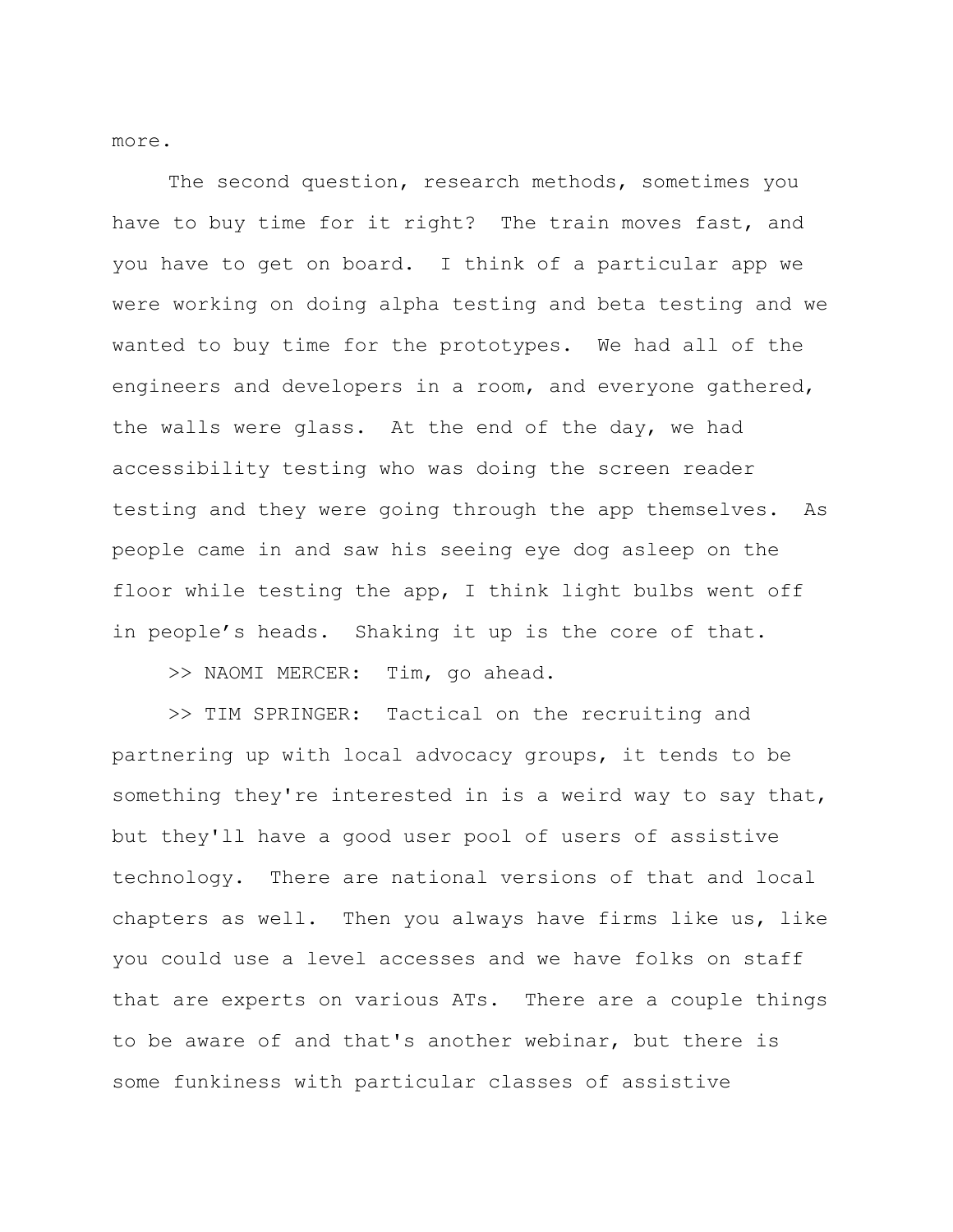technology and how they work with video recording particularly screen readers and how they work can be wonky particularly materials that are used for recording. A lot of stuff that you could maybe do remotely if you are doing remote user experience testing you have to be sure the remote environment that you are testing in is in fact accessible, so it really comes down to like you've got to test it out a lot. But maybe some tactical tools that might be use of to you.

>> NAOMI MERCER: How can banking services be better designed for people without smart phones and reliable internet. Tom, do you want to take a stab at that one?

>> TOM FOLEY: Sure. That's a tough one especially during COVID, we've seen how that has affected a lot of folks with disabilities. And I think as far as products to reach that community, low cost, high quality savings accounts, low-cost high-quality credit accounts. In addition to that, lots of folks with disabilities are tied into disability serving organizations or disability persons organization, it's another way to reach the market. But it's a tough nut to crack, but particularly in a ruler environment, with, there's lots of programs out there that help particularly folks with disabilities get low-cost broadband and access to accessible technology, but I think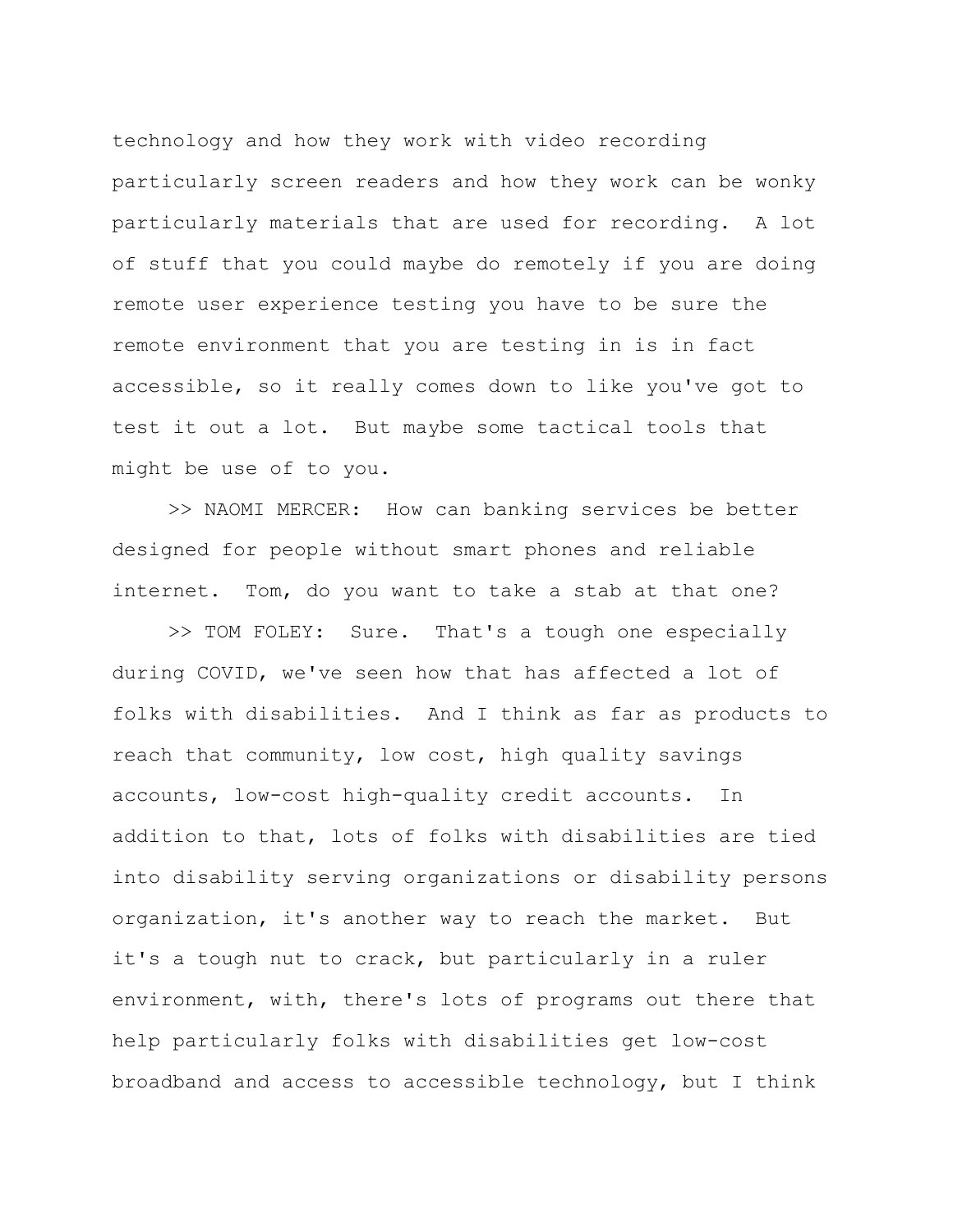this is one of the big issues that not only the financial industry is facing but education and other areas as well.

>> NAOMI MERCER: Thank you. That's a are great answer. All right this question is for Tim. I love it when our audience picks who's going to answer. How have you seen bank vendors or fintechs react to companies that require attestation and paying for it, and the next question is, is adoption still a challenge. I hope you know what those terms mean, I do not.

>> TIM SPRINGER: So, if you are a bank or a financial technology provider, one of the things that happens as an example on the bank side when they're buying technology these days, they have something that says any technology that you provide us will be accessible. There's WCAG, a widely used technical standard used in this space and there's the ADA. The language is you are buying technology, you can say anything you're providing us needs to be ADA compliant. There are a bunch of real and material challenges there. The question is do you think people are going to require third party attesting a behind that and the logic is not more complicated than if you are a technology advisor and someone asks if what you have is accessible, they're going to say yes. So, a way to getting around that is having attestations and so the question is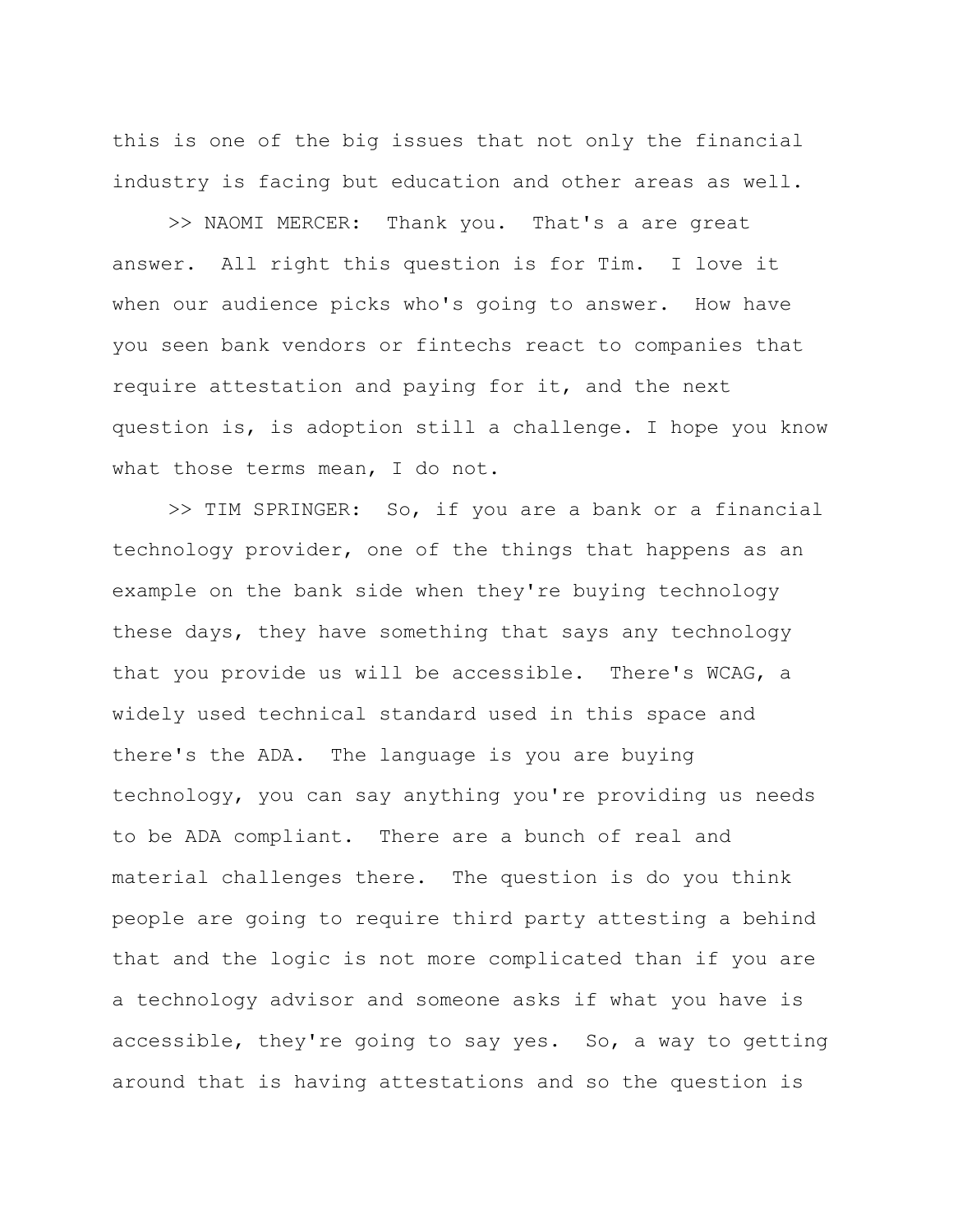how do you do that? I think the market will go toward that over time. I think it will happen over the next couple of years, in SOC II and SOC III is the standard there. It is a similar thing you do for information and my theory is the accessibility market will form around that. There's a voluntary version. The question will be will there be a more substantive version of that. So, everybody understands why that's a problem, organizations are quick to require accessibility, and that's great in the procurement. And vendors are quick to claim it because they want to make the sale. The problem is that the organization that is buying it, it is very difficult for them to validate what the vendor is providing is accessible and so it seems to be a market where a third-party certification is actually a pretty logical solution and so that's the theory about why we think the market will go in that direction and [indiscernible] it's something we'll end up driving at a level.

>> NAOMI MERCER: Todd did you want to add anything?

>> TODD KEITH: I think there's an educational process depending on the size of your organization and it's something you have to bake into the contracts and also depending upon whether you have the team that can go there with procurement or partners when you are doing a request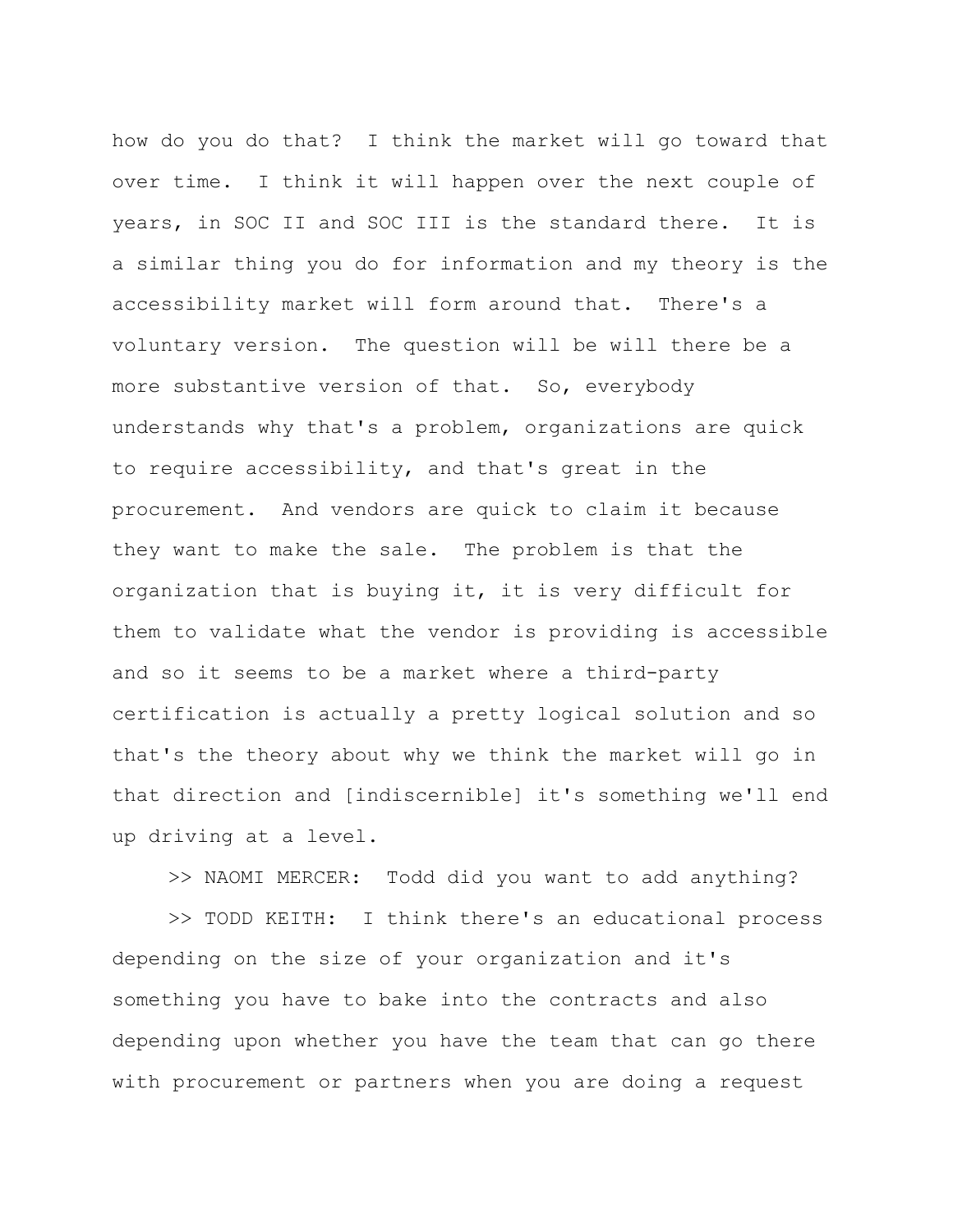for proposal and when you ask have people there who can follow up to make sure that you are vetting and they can supply what they said. The other part is they might reach your level of accessibility that you are requiring and by the time everything is signed something may change so it takes continual testing to continue to validate that, yeah.

>> NAOMI MERCER: So, our next question is, there's a lot of talk about PWD working with engineers and other to make things accessible. Why isn't there more effort PWD into design platforms to make engineering design and use accessible?

>> TIM SPRINGER: I will give you a candid answer on that, I won't get in trouble. I think the real answer is there should be and there's probably not as much emphasis on that. Some of that goes back to core educational opportunities and then the curriculums of current computer science programs that are out there. There's actually, particularly our organization works a lot with people who are blind and visually impaired. There's flow over time where computers were more text based. That was a great career opportunity if you are blind or visually implied. It's minimized with the rise of graphical user interfaces. But I think the real answer is there's not as much depth in the industry as there needs to be there. It starts in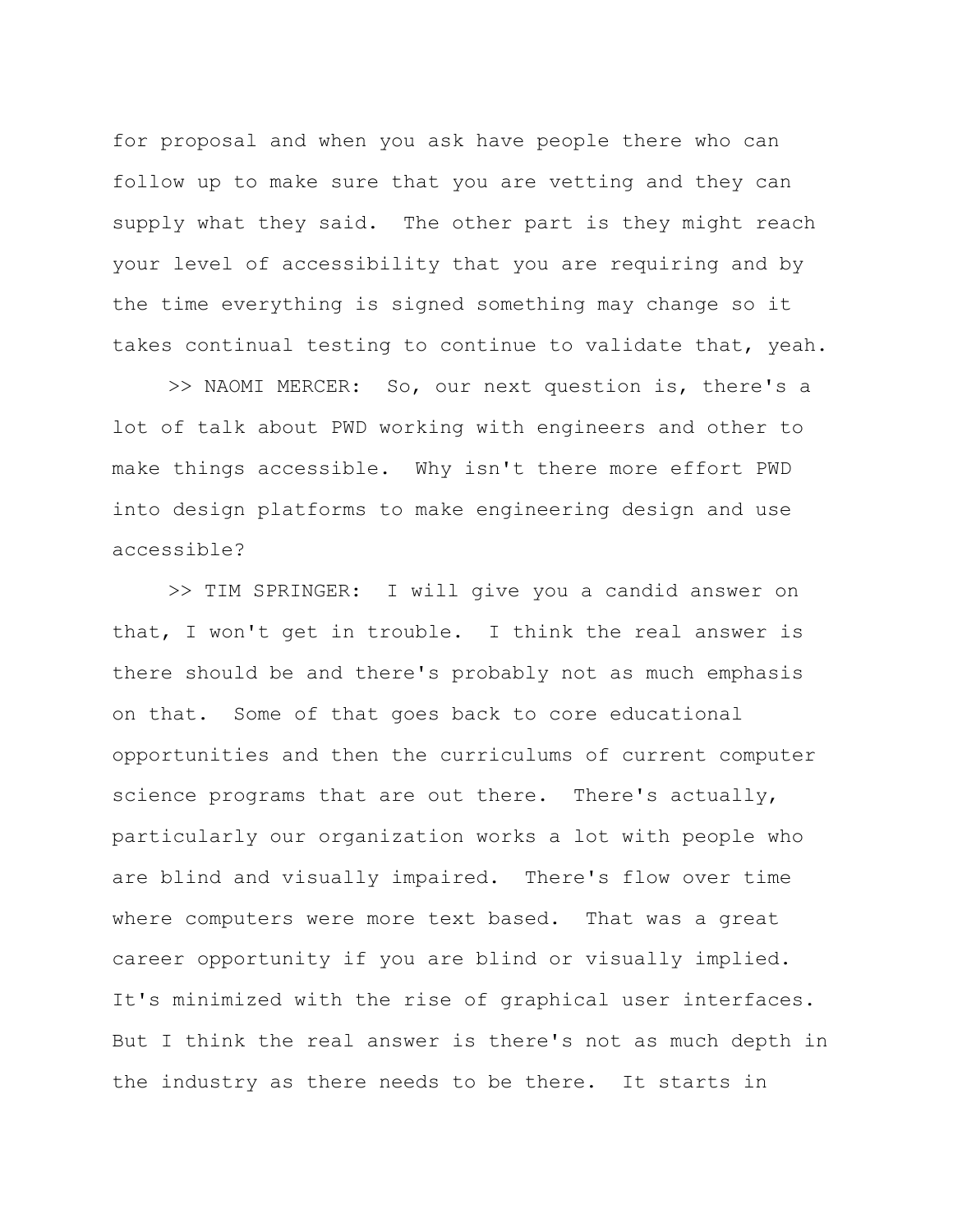education and I think employers, as a technology employer we're as much of a participant of that as anyone else, you know need to really make some commitments to hire from a diverse candidate pool and that includes people with disabilities. There's more behind that. It's quite a complicated question, it's a fascinating one but those are some initial thoughts.

>> NAOMI MERCER: Our next question and I think you all have touched on this a little bit. We're a small organization and don't have designers and engineers. Is there a standard model for accessing third party vendors? I think there's a certification for a third-party vendor but if you all want to expand on that a little bit.

>> TIM SPRINGER: I will give you my quick comments and I will defer to Tom and Todd. There's not a standard model quite yet. I think you will see something like that in the market. I can tell you things to look for and be concerned. About if the vendor is claiming that this is something that can be magically fixed by software it means they don't have depth or experience in the space. If the vendor is recommending you use an overlay which is technology that claims to automatically fix things that's a red flag as well. I can tell you more red flags associated with that. The gold standard for this is IAAP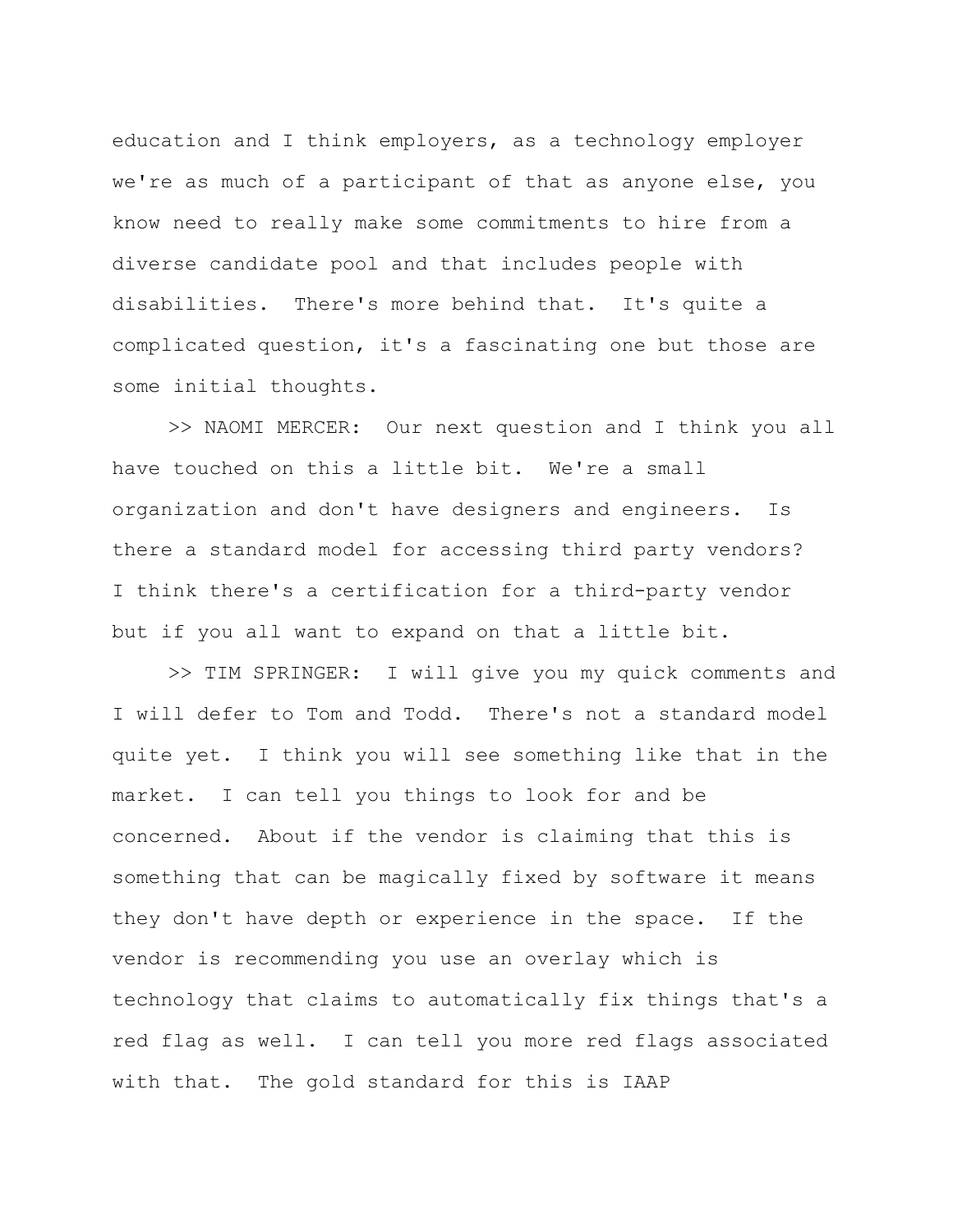certification, and that's a professional certification in the area of accessibility so that's the more intelligent answer if you find someone with that certification that means they are a certified expert and there are tons of them out there. There are a couple thousand people that have those.

>> NAOMI MERCER: How do the speakers all feel about using business resource groups focused on DNI and built for employees with the organization to help inform the needs of customers to create useful products and services with appropriate accessibility.

>> TOM FOLEY: So, we've had a lot of great success working with employee resource groups. And again, it brings actual people with disabilities but from several different perspectives. It might be somebody with a kid or it might be a person with the disability. So, it's like a giant focus group that's really familiar with both the internal product hopefully, and the customer facing product, and we've managed to work with a number of business resource groups to be able to not only fine tune our approach, but they've brought to the conversation frankly some issues that we've not always thought of either, so they have been a great partner for us.

>> NAOMI MERCER: Fantastic. Great. So next question,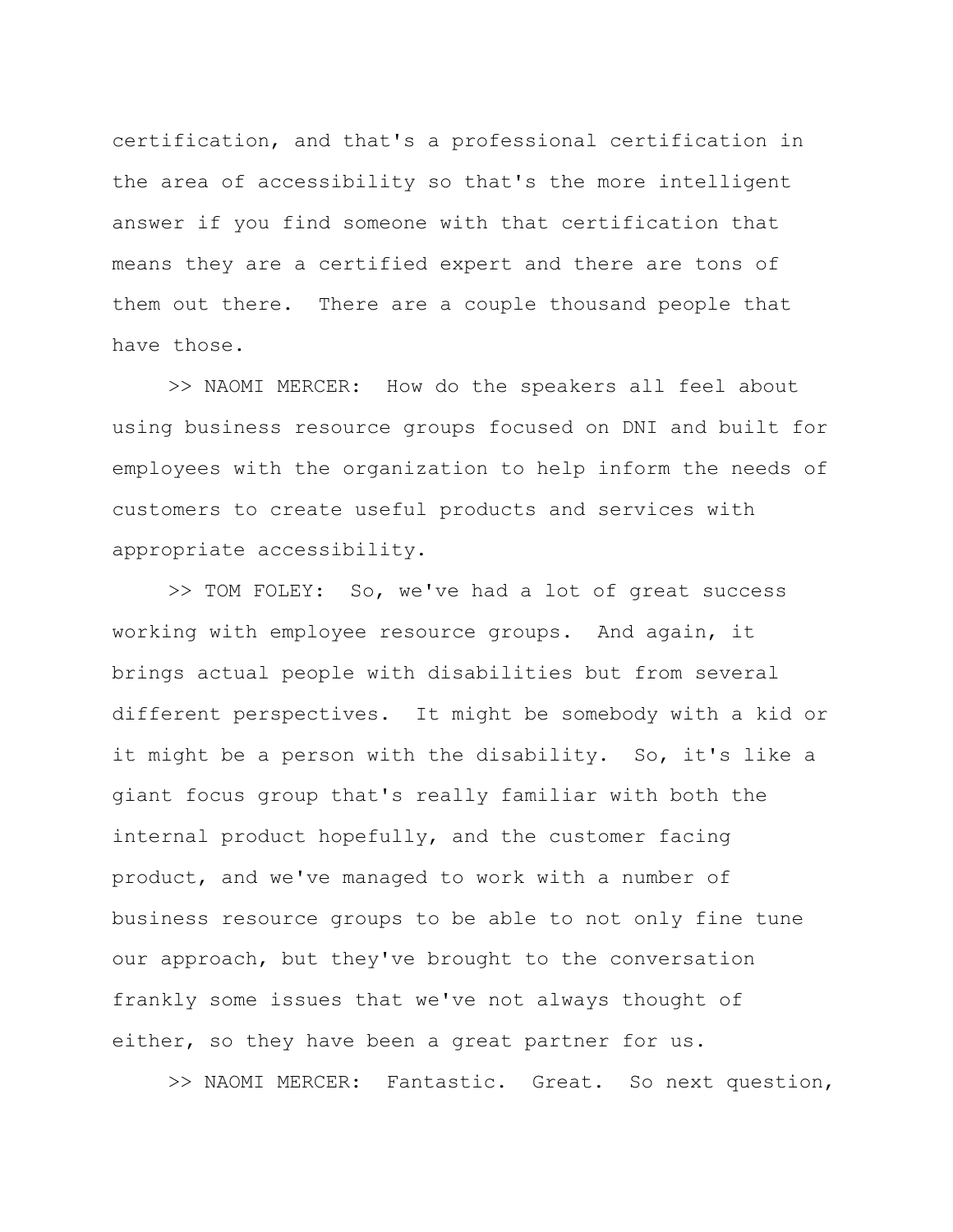do you all have a recommendation for how frequently a small bank should scan their website using a vendor. We were considering every two to three years.

>> TIM SPRINGER: You should scan your side all the time with automated testing tools and there's a ton of them out there. They can be spiders or analytic packages but scanning you should do all the time. Actual in-depth testing depends on how often the site changes. The reason most people do 2 to 3 years is that tends to be your cycle of redesigns. The gold standard is every year. That tends to be overkill for small banks. The middle ground is two third year and spot check. If you combine those with scanning you tend to have a pretty good control mechanism for a small, less complicated site.

>> NAOMI MERCER: What is the best methodology or approach for including people living in remote areas and who are not likely the typical users of digital services? That's a hard one.

>> TODD KEITH: I will take the initial stab. The year we've all gone through has made us check some of the assumptions that we had if we had assumptions about it that products and services at an office or branch would always be available for our customers right and digital has really come to the floor. So, in the past we might have done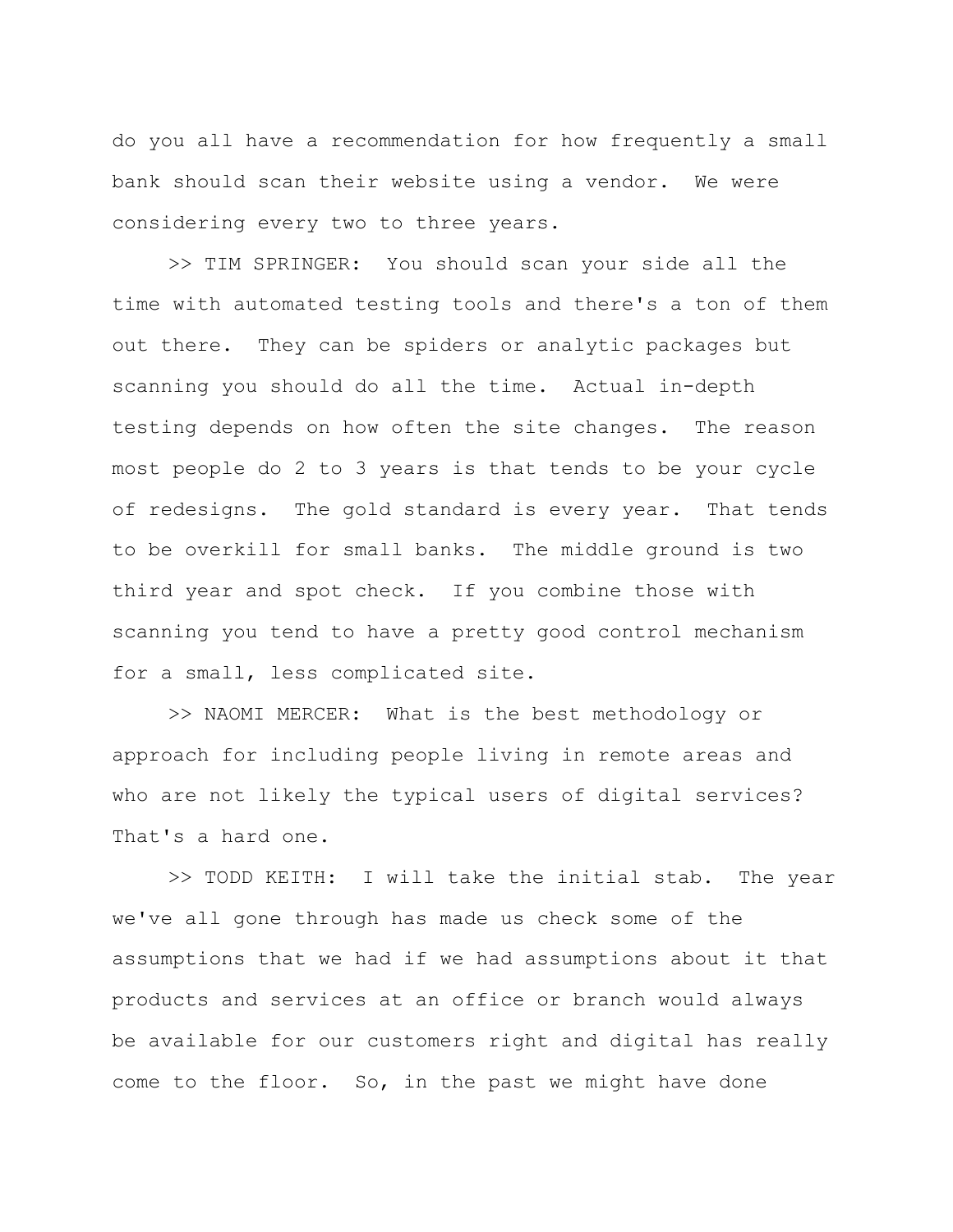focus groups to talk and look at and hear from customers directly or we might have brought them in and done it in person or we might have been able to go to a branch, week have done that primary research with them. We've all had to shift because of that and there are great tools that you had to use for remote, whether it's focus groups, walking through prototypes so there's a lot more opportunities there and I think people are using them out of necessity than they would have in the past in the last year.

>> NAOMI MERCER: Tom did you have additional thoughts?

>> TOM FOLEY: Reaching the disability community, you know, national organizations who have a long reach around partners, we do again lots of financial inclusion work, so we partner with ruler organizations that serve disability. But also faith based partners all over the country, because often that is a great channel of communication to reach people in more ruler environments.

>> NAOMI MERCER: Absolutely. This is our last question before we wrap up but the last question from our audience is are you seeing voice technologies currently being used in banking?

>> TIM SPRINGER: I can jump in though I don't work at a bank. We've seen these in a client portfolio. From a client perspective we love these. It's a really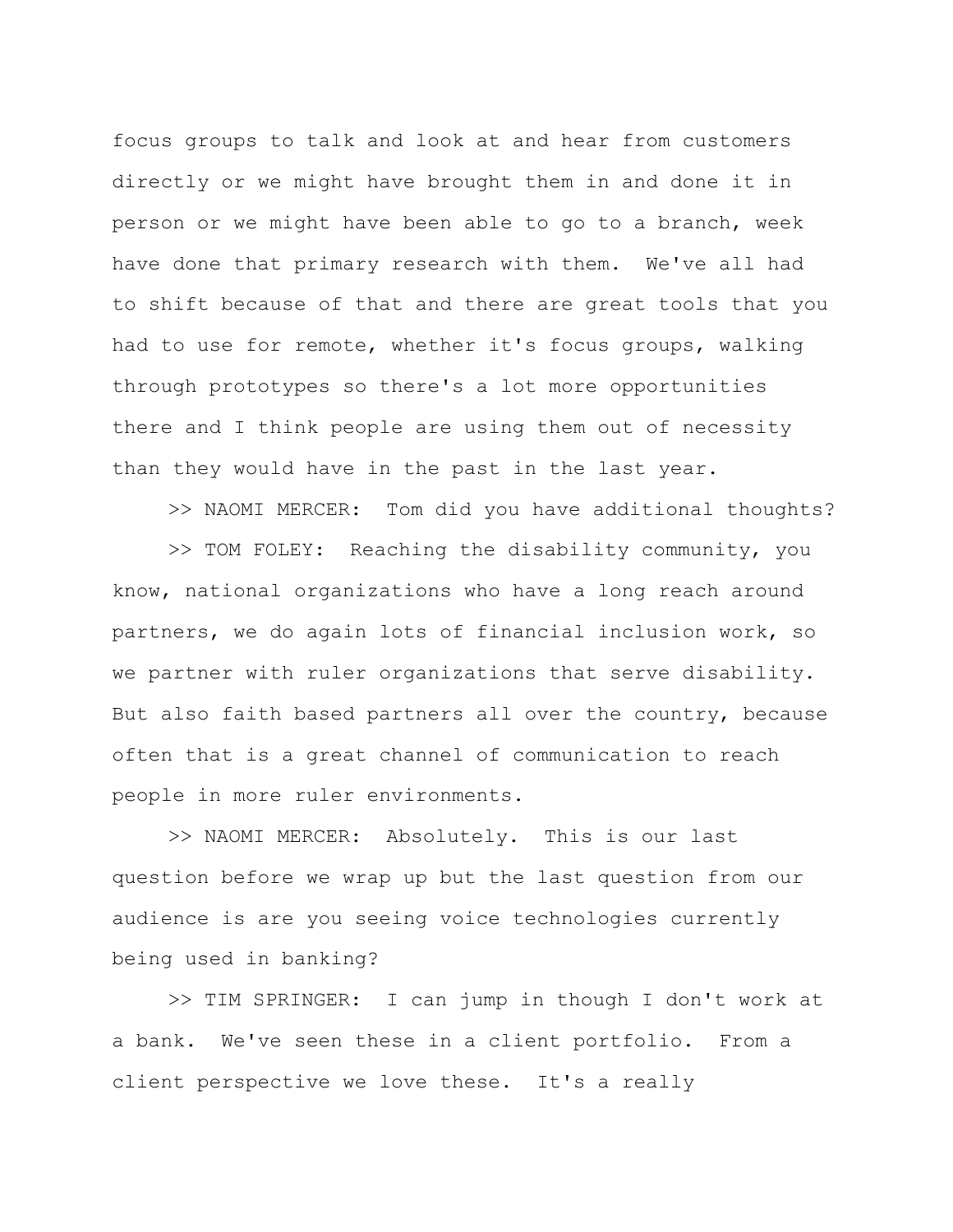fascinating option for a different mode of interaction that's fundamentally not present on the web paradigm which is fundamentally a visual so having a true audio control particularly speaker independent voice recognition like you get through Alexa or Siri is really cool. The bandwidth, the amount of information you can consume via web interfaces and mobile interfaces is higher, but the same way mobile apps forced a reduction in complexity, voice applications do it again and are getting to the point of accuracy where they can really work so it's still early, but these have really, really cool potential so it's an area we're super excited to see how it plays out over the next 10, 20 years.

>> NAOMI MERCER: Let's hear your final thoughts. Todd why don't you go first?

>> TODD KEITH: This has been a great discussion, I feel privileged to be a part of it. Thank you for inviting me. What I come down to probably in trying to serve and consider a much broader inclusive group of users who come to rely on your products and services is it's kind of, probably a duh moment but if you are not talking to your customer, not getting in front of your customers, if you are not speaking with them and watching them trying to use your products then you are probably missing something. I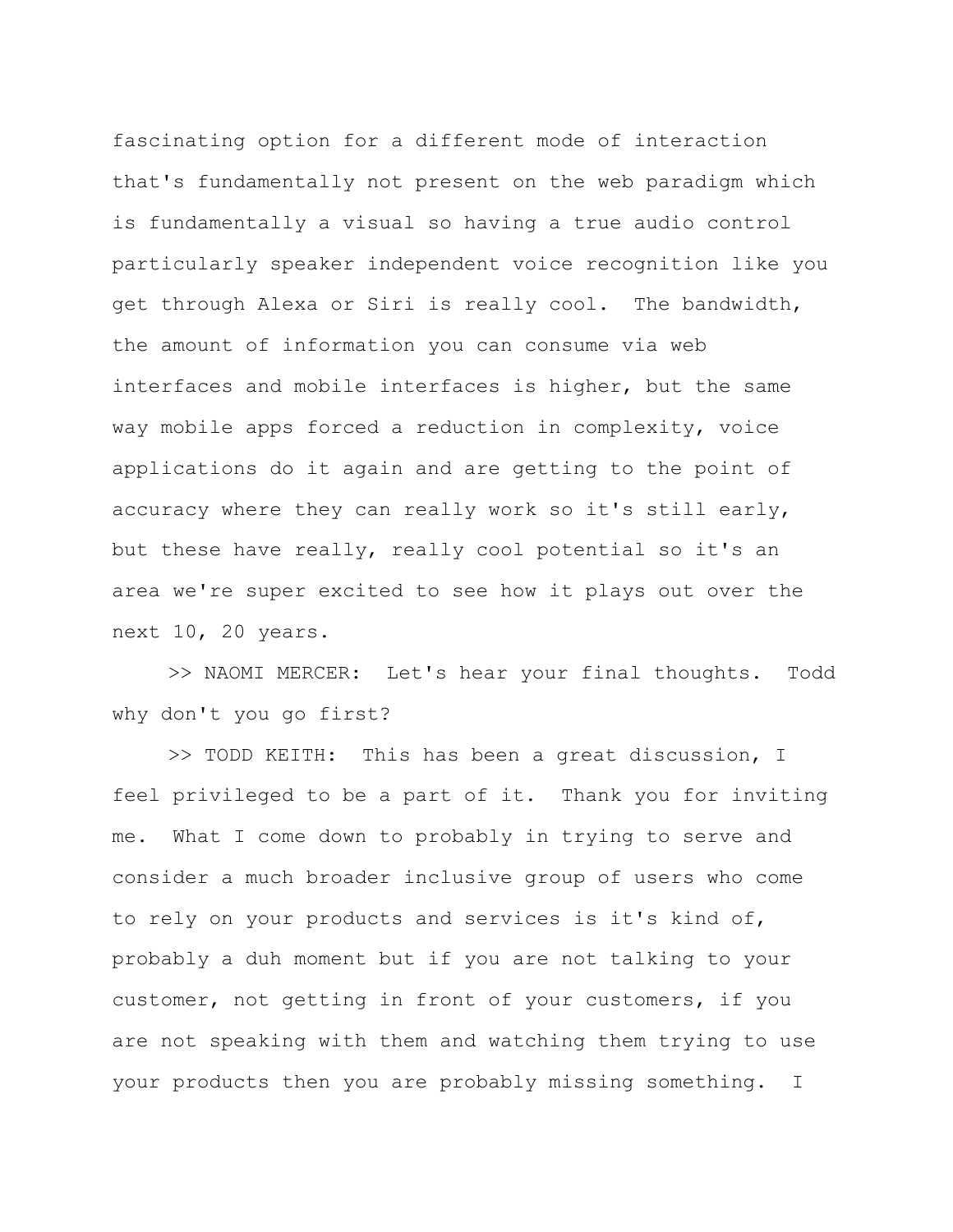go back to one of the first demos I did speaking in a meeting with my boss' boss, and what I shared was a customer struggling to use one of our apps because she couldn't understand what the instructions within the app was asking her to do. It was a pain point. We're not looking for success stories, we're trying to find points of failure so we can fix them. You have to identify them. Another element I would offer it goes beyond some of the things we talked about in the call. I think about content strategy. We run flash Kincaid readability score to see what reading grade level are we hitting? Is it aiming way too high because shock, people don't come into bank because they went to read about products and services, they want to make a decision, understand that there's fees, the more we can enable that by simplifying the language so a broader group can understand it, it benefits all.

>> NAOMI MERCER: Tom, what's your final thought?

>> TOM FOLEY: Two things. The digital interface whether it's a website or app, it's the new front door so we want to make sure the front door is open as wide as possible for everybody and really the way to do that is twofold, being very intentional and building it in as a design. Design it and do it intentionally and that's most of the journey.